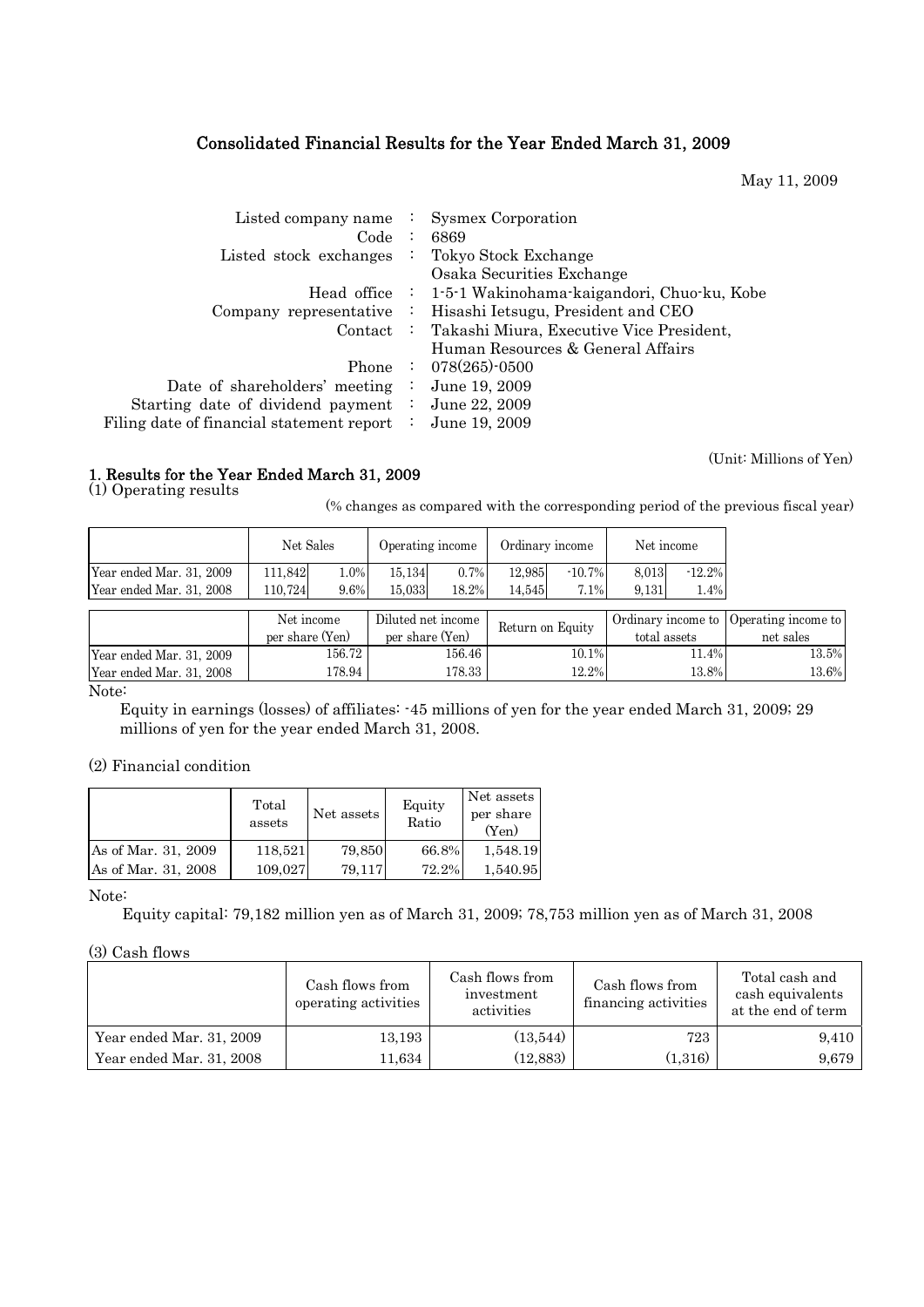# 2. Dividend

|                                         | First   | Second  | Third   | Year-end | Annual | Total dividend    | Dividend       | Dividend to    |
|-----------------------------------------|---------|---------|---------|----------|--------|-------------------|----------------|----------------|
|                                         | quarter | quarter | quarter |          |        | payment           | payout ratio   | equity         |
|                                         | (Yen)   | (Yen)   | (Yen)   | (Yen)    | (Yen)  | (Millions of Yen) | (consolidated) | (consolidated) |
| Year ended Mar. 31, 2008                |         | 20.00   |         | 28.00    | 48.00  | 2.451             | 26.8%          | 3.3%           |
| Year ended Mar. 31, 2009                |         | 24.00   |         | 26.00    | 50.00  | 2.556             | 31.9%          | 3.2%           |
| Year ending Mar. 31, 2010<br>(Forecast) |         | 25.00   |         | 25.00    | 50.00  |                   | 31.6%          |                |

# 3. Business Forecast for the Year Ending March 31, 2010

(% changes as compared with the corresponding period of the previous fiscal year)

|                                 | Net Sales |         | Operating income |           |        | Ordinary income |       | Net income | Net income<br>per share<br>(Yen) |
|---------------------------------|-----------|---------|------------------|-----------|--------|-----------------|-------|------------|----------------------------------|
| Six months ending Sep. 30, 2009 | 55,000    | $-2.7%$ | 5,500            | $-20.6\%$ | 5.500  | $-19.1%$        | 3.300 | $-6.4%$    | 64.52                            |
| Year ending Mar. 31, 2010       | 116.000   | 3.7%    | 13,000           | $-14.1%$  | 13.000 | 0.1%            | 8.100 | $1.1\%$    | 158.37                           |

# 4. Other Information

- (1) Changes in scope of consolidation: No
- (2) Changes in accounting procedures
	- 1) Changes due to the amendment of accounting methods: Yes
	- 2) Other changes: No
- (3) Number of shares outstanding (Ordinary shares)
	- 1) Number of shares outstanding at the end of each fiscal period (including treasury stock): 51,243,508 shares as of March 31, 2009; 51,203,108 shares as of March 31, 2008
	- 2) Number of treasury stock at the end of each fiscal period: 97,981 shares as of March 31, 2009; 95,891 shares as of March 31, 2008

## ※(Note)

The above estimates are based on information available to the company on the date of the report's announcement. Due to unforeseen circumstances, however, actual results may differ from such estimates.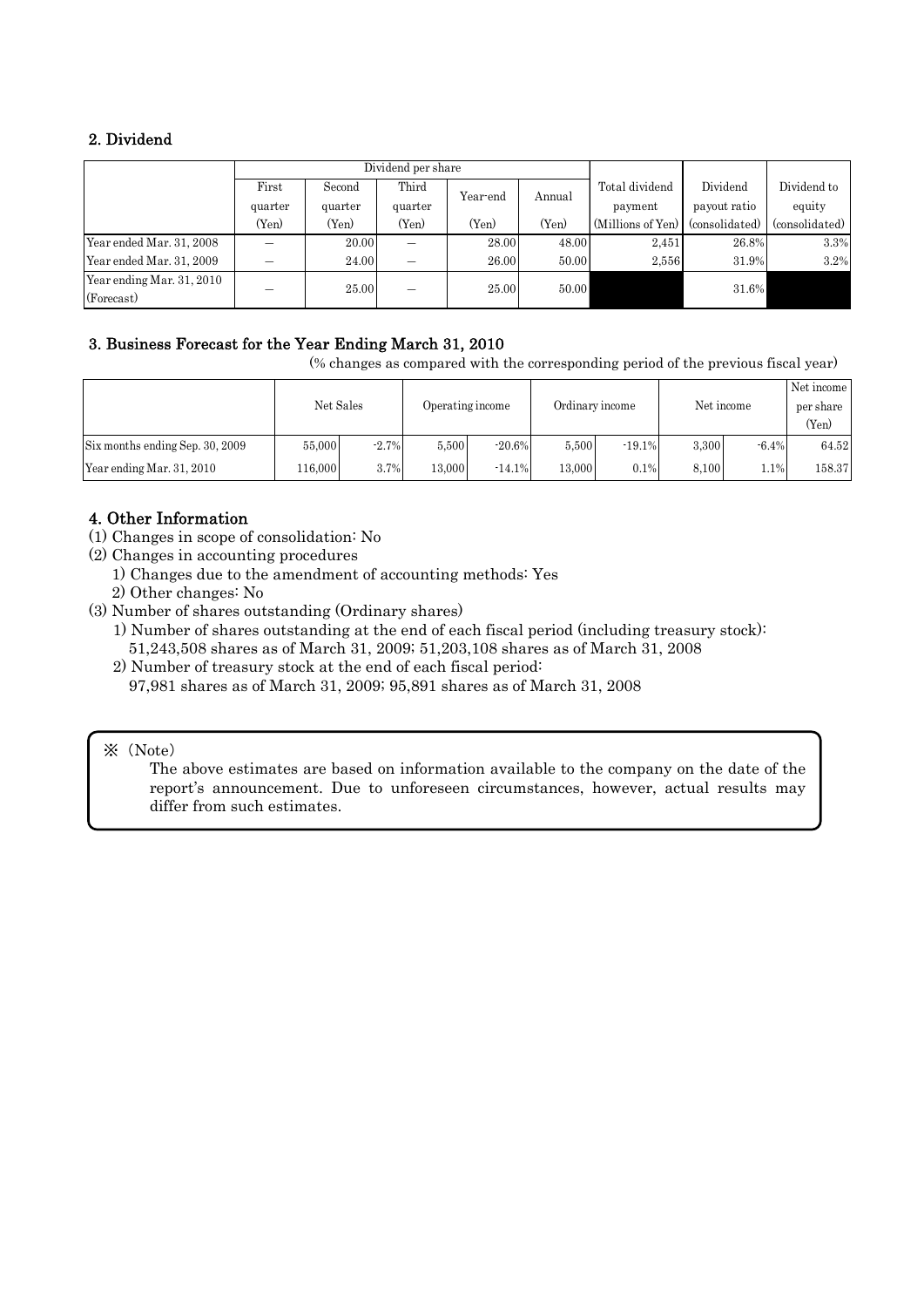#### 1.Financial performance

#### (1) Performance analysis

During the fiscal year ended March 31, 2009, the Japanese economy suffered from high prices of crude oil and other raw materials in the first half, and experienced a stagnant activity overall during the second half as the slowdown of economies around the world and rapid appreciation of the yen, both stemming from the shrink in demands caused by the global financial crisis. Challenged directly by this financial turmoil, Western economies found themselves in a deep recession, with weakening job security and consumer spending. Meanwhile, having sustained high growth under the lead of China and India, Asian economies also began to decelerate in the second half, reflecting sluggish exports to their key markets in Europe and North America.

On the healthcare front, however, the negative effects of declining economic conditions have been kept to a minimum, with demand for clinical testing remaining firm on the back of graying populations in Japan and other developed countries in Europe and North America and the expansion of preventive medicine, along with continued investments in healthcare infrastructures among newly-established economies.

Under such circumstances, to commemorate the 40th anniversary of our foundation the Sysmex Group established a new corporate logo, which expresses our renewed commitment to "Challenge" and "Innovation" as we move on to a new stage. At the same time, we roughly doubled the facilities of our former R&D center to open Technopark, where we will pursue the "Creation of 'Knowledge' and Its Inheritance." Overseas, with a view towards reinforcing our sales and support networks outside of Japan, we made our Indian joint venture, which is responsible for reagent production and marketing there, a wholly-owned subsidiary, and also established a local affiliate in Dubai (UAE) to support sales and services. As a part of our ongoing commitment to the furtherance of business alliances, we commenced sales and customer service activities in Japan for bioMérieux (HQ: France), the world leader in the field of microbiology testing, and also renewed our agreement with Siemens Healthcare Diagnostics Inc. (HQ: US), the leading company in the coagulation testing market, for the mutual supply of clinical laboratory coagulation products and sales and services in our respective territories. On the R&D front, our system for rapid detection of breast cancer lymph node metastasis - featuring the first Japanese technology of its type to automate the determination of cancer metastasis - received manufacturing and marketing approval from the competent authorities and became covered under the Japanese health insurance program.

In Japan, amidst difficult market conditions we have continued to focus on providing solutions which cater to specific demands from central hospitals and other customers. However, our net sales were 35,827 million yen (down 0.4% from the previous fiscal year).

In the Americas, we are maintaining high growth thanks to the expansion of our direct sales and support territories in the US and Canada. In the Latin American market, we made continued efforts to expand our business by increasing our successful bid rate and promoting systems sales. In Europe, we promoted the switchover to the direct sales and support system in France, and we worked to build up our sales and service operations in the Middle East. In China and the Asia Pacific region, we promoted development of the direct sales and support system and proceeded to conduct systems sales. Despite the negative effect of the yen's strong appreciation, our overseas sales reached 76,014 million yen (up 1.7% from the previous fiscal year) due to high sales growth on a local currency basis. The overseas sales ratio amounted to 68.0% (up 0.5 percentage points from the previous fiscal year).

As a result, consolidated net sales increased to 111,842 million yen (up 1.0% from the previous fiscal year). On the profit front, operating income grew by 0.7% to 15,134 million yen, as an increase in selling, general, and administrative expenses, which is attributable to the strengthening of the R&D structure and expansion of direct sales and support territories, was more than offset by sales growth and cost to sales ratio reduction. As the yen's rapid appreciation resulted in an exchange loss, however, ordinary income was 12,985 million yen (down 10.7% from the previous fiscal year) and net income was 8,013 million yen (down 12.2%).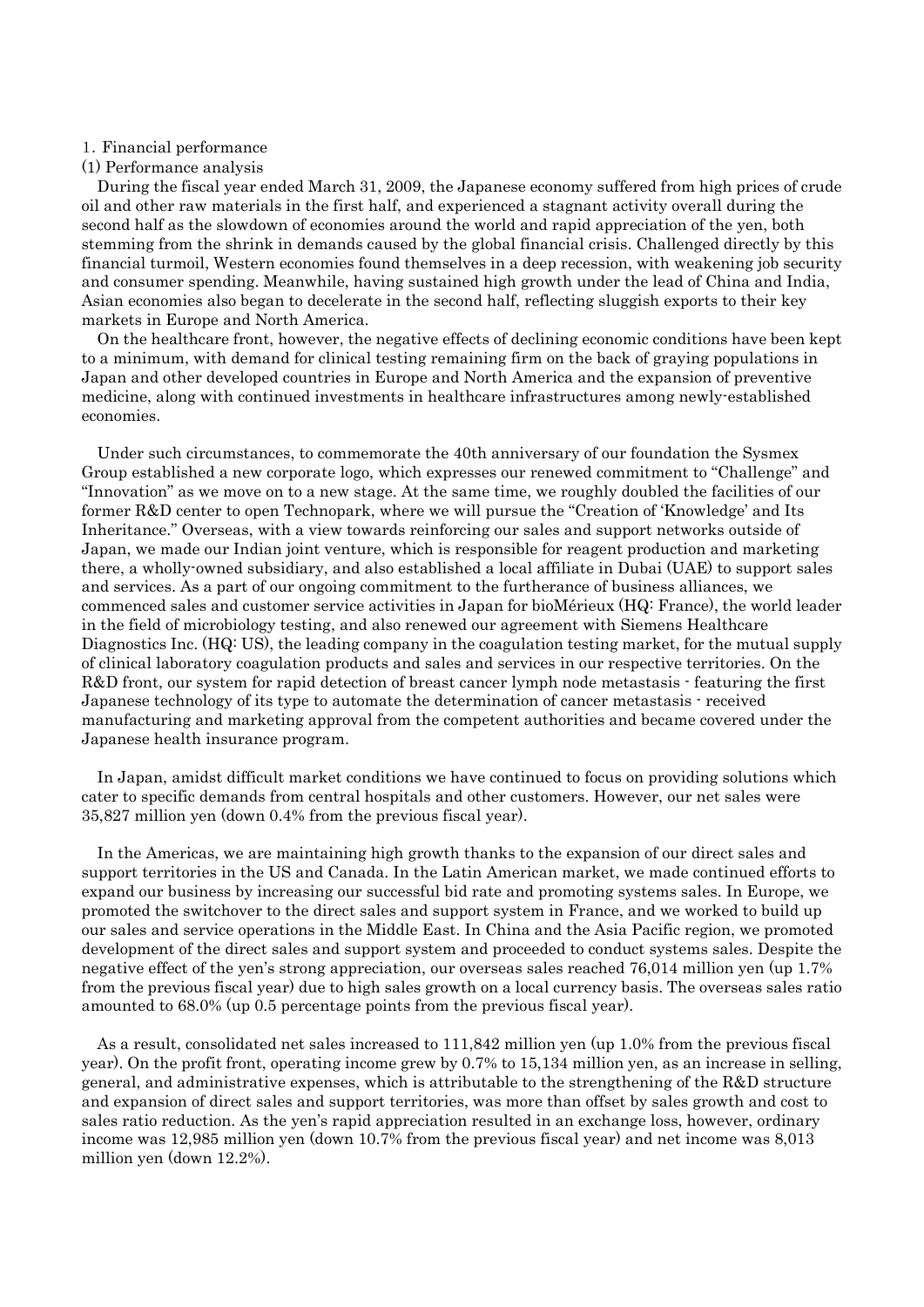### ① Japan

With a continued focus on providing solutions which cater to specific demands from central hospitals and other customers, we recorded growth in the hematology and coagulation fields. With additional revenues from services for Sysmex bioMérieux Co., Ltd., we recorded net sales of 37,589 million yen (up 0.1% from the previous fiscal year).

Operating income was 4,672 million yen (down 40.6% from the previous fiscal year), as sales growth was negatively offset by the decrease in gross profit from the inter-group export sales due to foreign exchange translation effects, as well as increase in selling, general, and administrative expenses, which is attributable to the rise in research and development expenses associated with the construction of Technopark.

### ② The Americas

Now that our direct sales territories and support networks have expanded, we have achieved strong sales in hematology and other fields in North America. Meanwhile, systems sales increased in Latin America. Despite the foreign exchange loss, we recorded net sales of 23,368 million yen (up 12.1% from the previous fiscal year).

Operating income was 1,789 million yen (up 80.5% from the previous fiscal year), as the increase in selling, general, and administrative expenses owing to the expansion of service networks was more than offset by sales growth.

#### ③ Europe

In France, we achieved sales growth owing to the switchover to the direct sales and support system, and we also experienced sales growth in the Middle East and Africa. By product segment, hematology and urinalysis sales fared well. Owing to the foreign exchange loss, however, we posted net sales of 35,386 million yen (down 9.7% from the previous fiscal year).

Operating income was 5,135 million yen (up 11.1% from the previous fiscal year), as cost reduction efforts softened the negative impact of the increase in selling, general, and administrative expenses. ④ China

Instrument sales advanced significantly in the hematology, coagulation, and urinalysis businesses, and reagent sales maintained their momentum as our efforts over the course of several years to increase installations of high-end instrument models paid off. As a result, we recorded net sales of 10,110 million yen (up 24.4% from the previous fiscal year).

Operating income was 1,308 million yen (up 58.9% from the previous fiscal year), with sales growth positively offsetting the increase in selling, general, and administrative expenses.

#### ⑤ Asia Pacific

With the hematology, coagulation, and urinalysis businesses all faring well, we recorded net sales of 5,387 million yen (up 7.2% from the previous fiscal year), with contributions from large-scale orders for system products and other lines in Australia and growing sales in India.

Operating income was 646 million yen (up 18.2% from the previous fiscal year) as a result of an increase in sales.

|              | $\langle$ Consolidated financial statement forecast $\rangle$ |               |            | (unit: million yen) |
|--------------|---------------------------------------------------------------|---------------|------------|---------------------|
|              | FY2009                                                        | <b>FY2008</b> | Increase/  | Increase /          |
|              |                                                               |               | (decrease) | (decrease)          |
|              |                                                               |               |            | ratio               |
| <b>Sales</b> | 116,000                                                       | 111,842       | 4,157      | 3.7%                |
| Operating    | 13,000                                                        | 15,134        | (2,134)    | $(14.1\%)$          |
| income       |                                                               |               |            |                     |
| Ordinary     | 13,000                                                        | 12,985        | 14         | $0.1\%$             |
| income       |                                                               |               |            |                     |
| Net income   | 8,100                                                         | 8,013         | 86         | 1.1%                |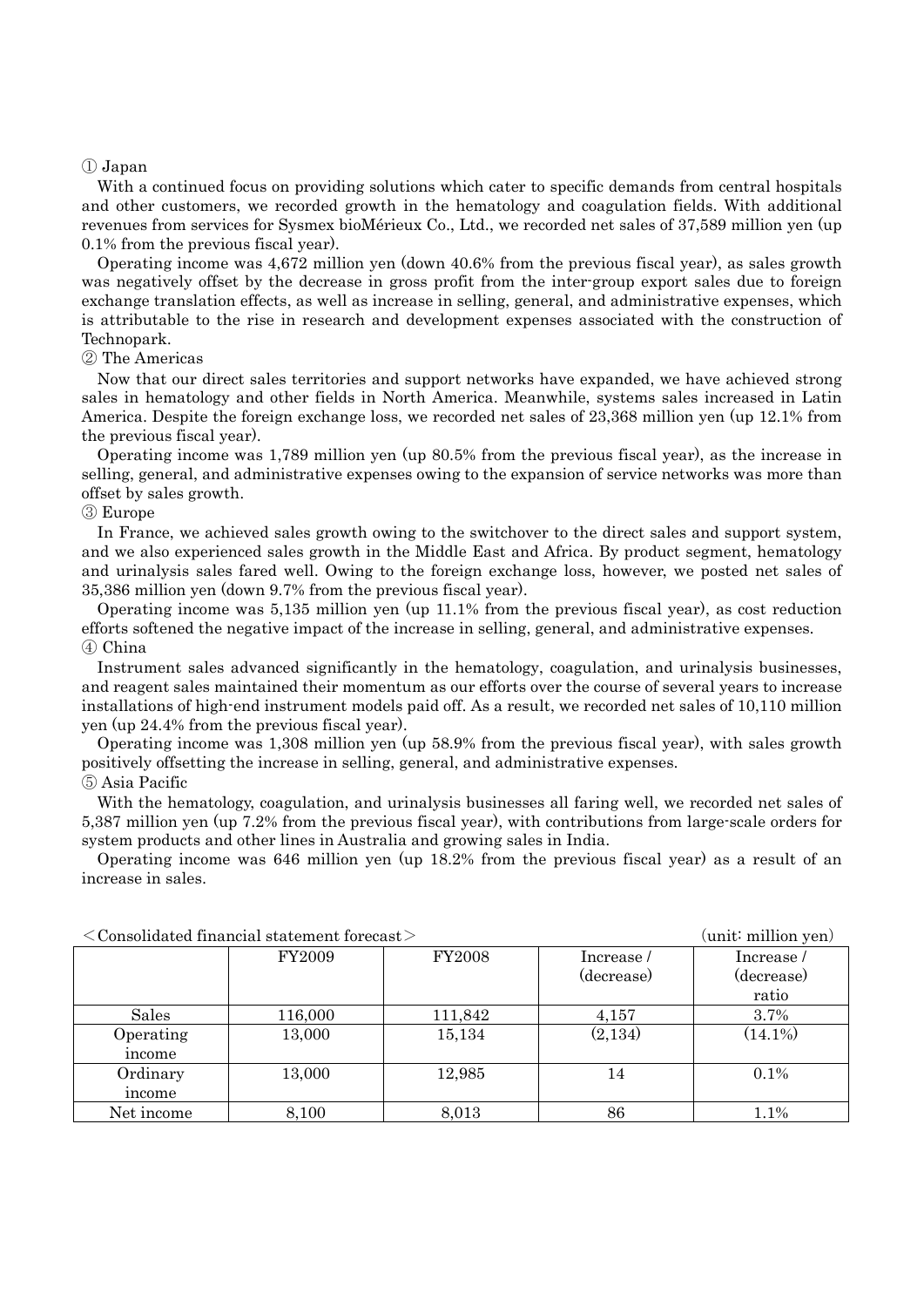With regard to our forecast for fiscal year 2009, we believe that there is no telling what will happen concerning the direction of the real economy, as it is uncertain when the global economy will recover.

When looking at the healthcare environment, however, demand for clinical testing is expected to remain firm on the back of graying populations in Japan and other developed countries in Europe and North America and the expansion of preventive medicine, along with continued investments in healthcare infrastructures among newly-established markets.

Against this backdrop, the Sysmex Group aims to become a leading company in the healthcare testing market. In more concrete terms, guided by the three core growth strategies of "Global Niche No. 1," "Focus on Asia," and "Focus on Life Science," we will promote the solution business in such a way that meets regional characteristics, build up our product portfolio, and expand sales and support networks in the five geographic areas of Japan, the Americas, Europe, China, and Asia and Pacific. Now that the new Mid-term Management Plan (for the three years ending March 2012) was kicked off in April 2009, we will implement a series of programs designed to achieve these objectives. At our new research and development center Technopark, which we opened in October 2008 under the concept of "Creation of 'Knowledge' and Its Inheritance", we will reinforce our strength in core technologies, thereby accelerating research projects for the creation of advanced, highly valuable diagnostic techniques.

Our forecasts for fiscal year 2009 are: net sales of 116,000 million yen (up 3.7% from the previous fiscal year), operating income of 13,000 million yen (down 14.1% from the previous fiscal year), ordinary income of 13,000 million yen (up 0.1% from the previous fiscal year), and net income of 8,100 million yen (up 1.1% from the previous fiscal year). Our assumptions of annual average exchange rates are: 1 US dollar =  $95$  yen and 1 euro =  $125$  yen.

#### (2) Financial condition analysis

①Total assets, total liabilities, and equity

Total assets increased by 9,494 million yen to 118,521 million yen from the end of the previous fiscal year, mainly due to a 7,530 million yen increase in tangible fixed assets, including the new R&D center Technopark and recording of the lease assets following the convergence of accounting principles at overseas subsidiaries.

Liabilities increased by 8,760 million yen to 38,670 million yen, primarily owing to a 5,602 million yen increase in short-term loans and the recording of lease obligation following the convergence of accounting principles at overseas subsidiaries.

Total equity increased by 733 million yen from the end of the previous fiscal year to 79,850 million yen, primarily owing to a 3,383 million yen increase inretained earnings and a 2,617 million yen decrease in foreign currency translation adjustments. The equity ratio was 66.8%, a decrease of 5.4 percentage points from 72.2% at the end of the previous fiscal year.

#### ② Cash flows

The balance of cash and cash equivalents (hereinafter, "Cash") at the end of the fiscal year under review decreased by 268 million yen compared with that at the end of the previous fiscal year to 9,410 million yen. The following are major cash flow movements by business activity and their factors. (Operating cash flow)

Cash flow from operating activities was 13,193 million yen, an increase of 1,559 million yen from the end of the previous fiscal year, primarily owing to depreciation and amortization of 7,225 million yen (a 3,267 million yen more than that at the end of the previous fiscal year) and a 2,375 million yen increase in notes and accounts payable (a 907 million yen more than that at the end of the previous fiscal year). (Investing cash flow)

Cash outflow as a result of investing activities was 13,544 million yen (a 661million yen increase from that at the end of the previous fiscal year), primarily owing to an increase by 1,127 million yen to 9,392 million yen in payment for purchases of tangible fixed assets for the construction of a new R&D base Technopark, among others.

(Financing cash flow)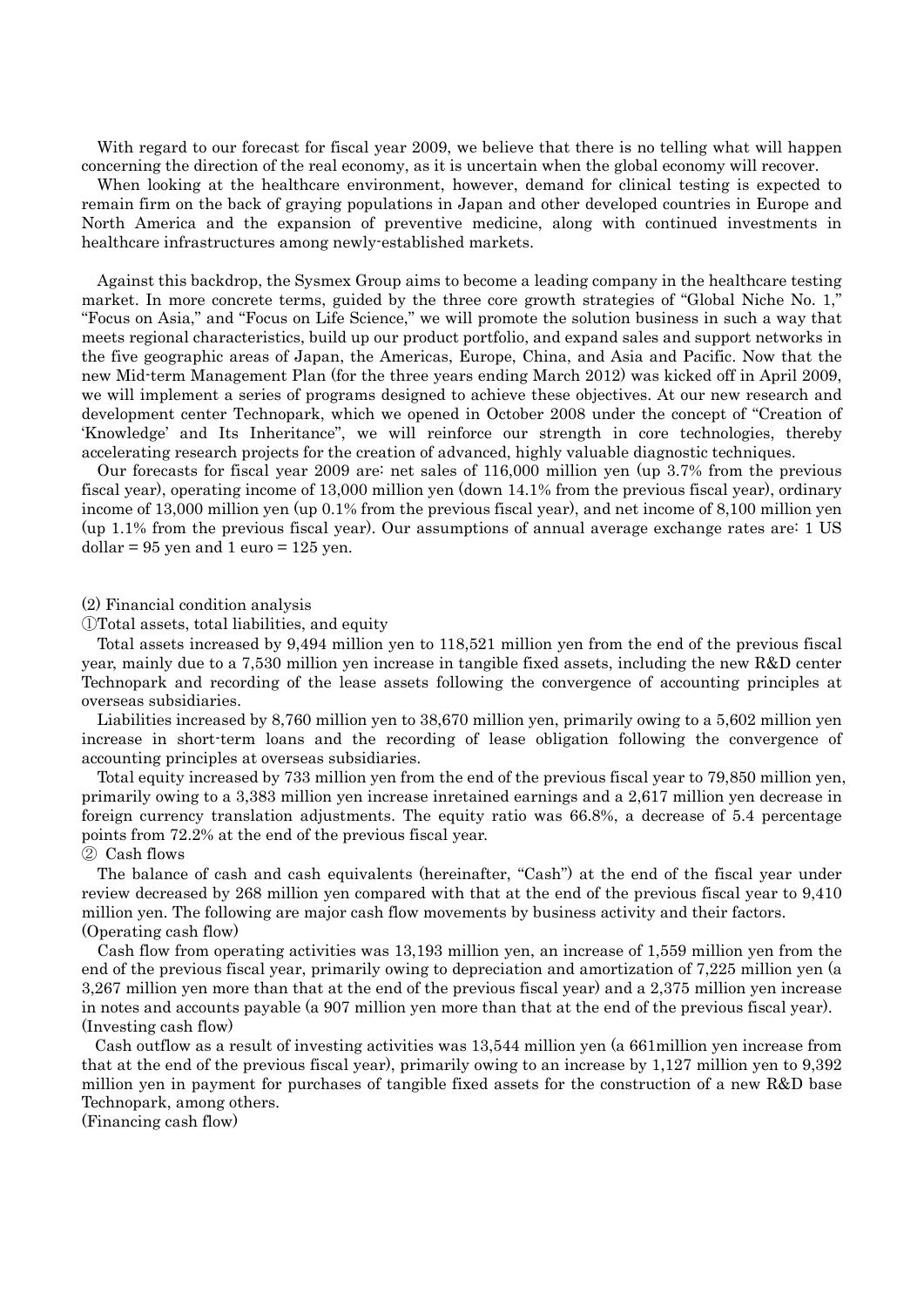Cash inflow as a result of financing activities was 723 million yen income(1,316 million yen spent at the end of the previous fiscal year), primarily owing to an increase in short-term loans by 5,870 million yen (5,379 million yen more than that at the end of the previous fiscal year), a 2,542 million yen payment for lease liabilities recorded following the convergence of accounting principles at overseas subsidiaries, and dividends paid of 2,658 million yen (626 million yen more than that at the end of the previous fiscal year).

|                          | FY 2004 | FY 2005 | FY 2006 | FY 2007 | FY 2008 |
|--------------------------|---------|---------|---------|---------|---------|
| Equity ratio(%)          | 72.3    | 71.6    | 70.5    | 72.2    | 66.8    |
| Equity ratio at market   | 196.7   | 293.4   | 214.2   | 169.1   | 135.8   |
| price $(\%)$             |         |         |         |         |         |
| Interest-bearing debt to | 0.1     | 0.1     | 0.1     | $0.1\,$ | 0.8     |
| cash flow ratio (year)   |         |         |         |         |         |
| Interest coverage ratio  | 308.6   | 486.8   | 362.2   | 621.4   | 31.2    |

### <Summary of Statements of Cash Flows > (unit: million yen)

\*Equity ratio: Shareholders' Equity / Total assets

(Shareholders' Equity = Net assets - share warrant - minority interests)

\*Equity ratio at market price: Share Aggregate Market Value / Total Assets

- \* Interest-bearing debt to cash flow ratio: Balance of Interest-Bearing Liabilities / Cash flows from operating activities (No description in an interim period)
- \*Interest Coverage Ratio: Cash Flow from Operating Activities/Interest Payments

① Indices are calculated with consolidated financial figures.

② Total Market Value of shares is calculated as term-end price multiplied with total number of shares issued as of the term-end.

- ③ Cash Flow from Operating Activities is referred from the cash flow statement summary.
- ④ Balance of Interest-Bearing Liabilities is as Liabilities with interest in Consolidated Balance Sheet.

⑤ Interest Payments is as amount of interest paid Consolidated Cash Flow Statement.

(3) Basic policy on distribution of profit and dividends for fiscal years 2008 and 2009

As our earning power increases, we aim to maintain a proper balance between internal reserves for R&D and capital expenditures, which are designed to sustain steady high growth, and returns to our shareholders. In terms of returns to shareholders, we intend to provide a stable dividend on a continuous basis and are shooting for a consolidated payout under our basic policy of sharing the fruits of our operations in line with business performance.

True to this policy, we intend to raise the subject at 42th Ordinary General Meeting of Shareholders to produce a year-end dividend for 26 yen. Accordingly, the total dividend for the full year will be 50 yen per share, an increase of 2 yen from the 48 yen full year dividend for fiscal 2007, and a dividend ratio will be 31.9% on a consolidated basis.

Per abovementioned policy, we define the plan for an annual dividend for 50 yen per share for fiscal 2009 (interim: 25 yen, year-end: 25 yen), in accordance with current forecast.

We will retain our commitment in order to continue our effort to meet our shareholders' expectation.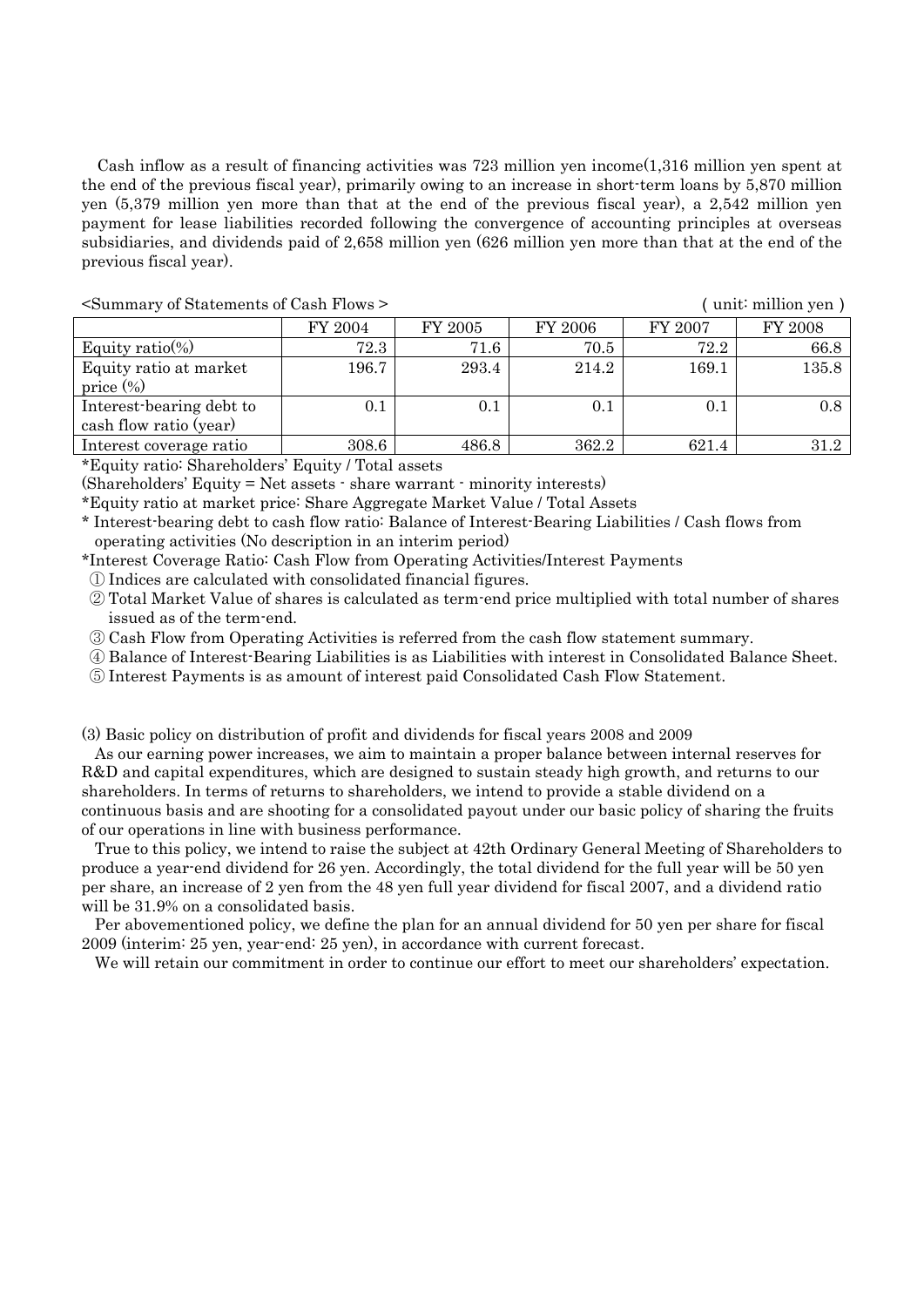#### (4) Business and other risks

The following are major risk factors faced in the development of business by the Sysmex Group which could possibly exert a significant influence upon our business results and financial position.

#### ① Overseas sales

The Sysmex Group is engaged primarily in the development, manufacture, and sales of diagnostic instruments and reagents. We market our products outside of Japan through our overseas affiliates and distributors, and our overseas sales ratio is on the rise every year: 62.5% for FY2006, 67.5% for FY2007, and 68.0% for FY2008. Because of this increase, we hedge exchange risks through forward markets, but the possibility remains that fluctuations in the foreign exchange market could affect the business results and financial position of the Sysmex Group.

#### ② Impact of the healthcare system reform

In Japan, there are many significant changes underway in the environment surrounding healthcare services, such as the rapidly aging population coupled with a low birthrate, advances in medical technology, and growing demands for quality of care for patients. Against this background, the authorities continue to promote a reform of the healthcare service system for the purposes of rationalizing healthcare costs and more efficiently providing high-quality healthcare services. Our business results and financial position could also be influenced by this reform.

The future will presumably bring continued measures for rationalization of healthcare costs and demands for higher efficiency in hospital management, improved healthcare services, and new testing demands. In this climate, while bolstering our investments in definitive diagnosis for cancer and other areas in the life science field, we are striving to provide total solutions which encompass diagnostic instruments and reagents, information technology, and after-sales support, and also to retain the ability for finely-tuned accommodation of diversifying demands.

#### ③ Quality of products

Due to the high requirements for reliability of diagnostic instruments and reagents, which the Sysmex Group supplies, we have established an infallible quality management structure to assure the quality of our products.

Should a quality issue arise in our products, however, such could have an impact on our business performance.

To prevent this from happening, we have developed and implemented a system for fulfilling quality requirements of related laws in each of the countries in which we operate and international standards, such as the Pharmaceutical Affairs Law and ISO13485. In addition, we monitor quality information from markets both at home and abroad and from inside the company on a daily basis so that we can accumulate technical information for improved design quality and make thorough quality checks before full-scale production and market introduction begin.

#### ④ Stable supply of products

The Sysmex Group markets its diagnostic instruments and reagents in over 150 countries and regions throughout the world. To ensure a stable supply of such products to the market, we have developed in-house infrastructures.

We procure materials for these products from approximately 300 Japanese suppliers and 50 overseas suppliers. The possibility exists that it may become difficult for us to ensure a stable supply of products, owing to difficulties in procuring materials as suppliers suspend business or materials supply, among other factors, and/or tighter environmental regulations concerning our products.

For this reason, we are making constant efforts to strengthen communications with our suppliers, share information with suppliers and affiliated companies, and establish a global supply structure in the reagent business. With regard to environmental regulations, we have created a full-time project to deal with different sets of requirements of each regulation and take necessary action as dictated by priority.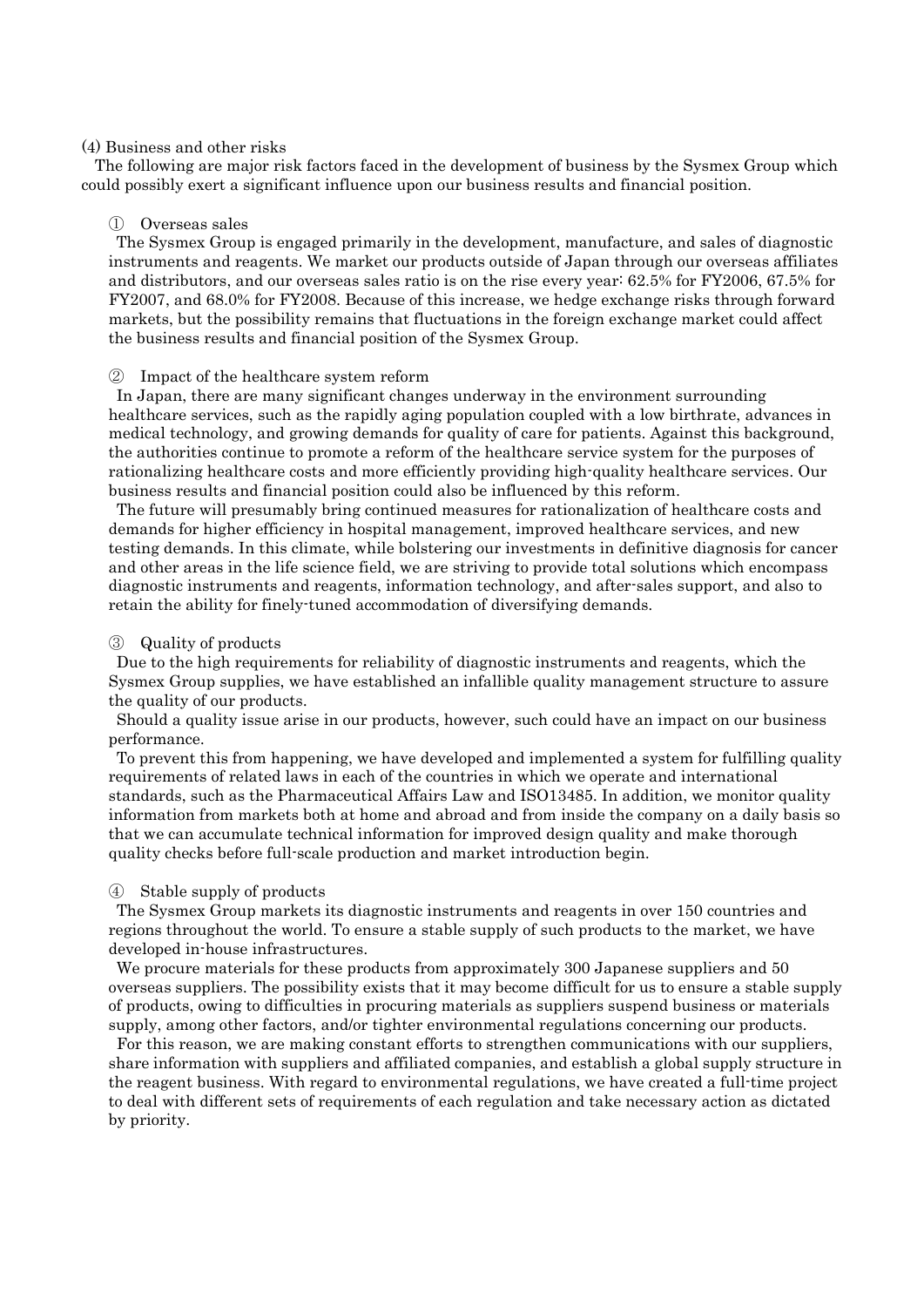⑤ Measures for risks in the use of information systems

The Sysmex Group has introduced various information systems for information communications, support of our core business, and approval procedures, such as the collective decision-making system, and a significant portion of the business information is transmitted through networks.

In order to minimize the possible impact that a disturbance of information systems and network circuits or computer viruses and unauthorized access to our information systems could have on our networks, we are tightening internal control by way of stricter user management and fingerprint verification units for limited access, as well as back-up of our networks, thorough daily operational management, and security measures including the installation of virus gateways.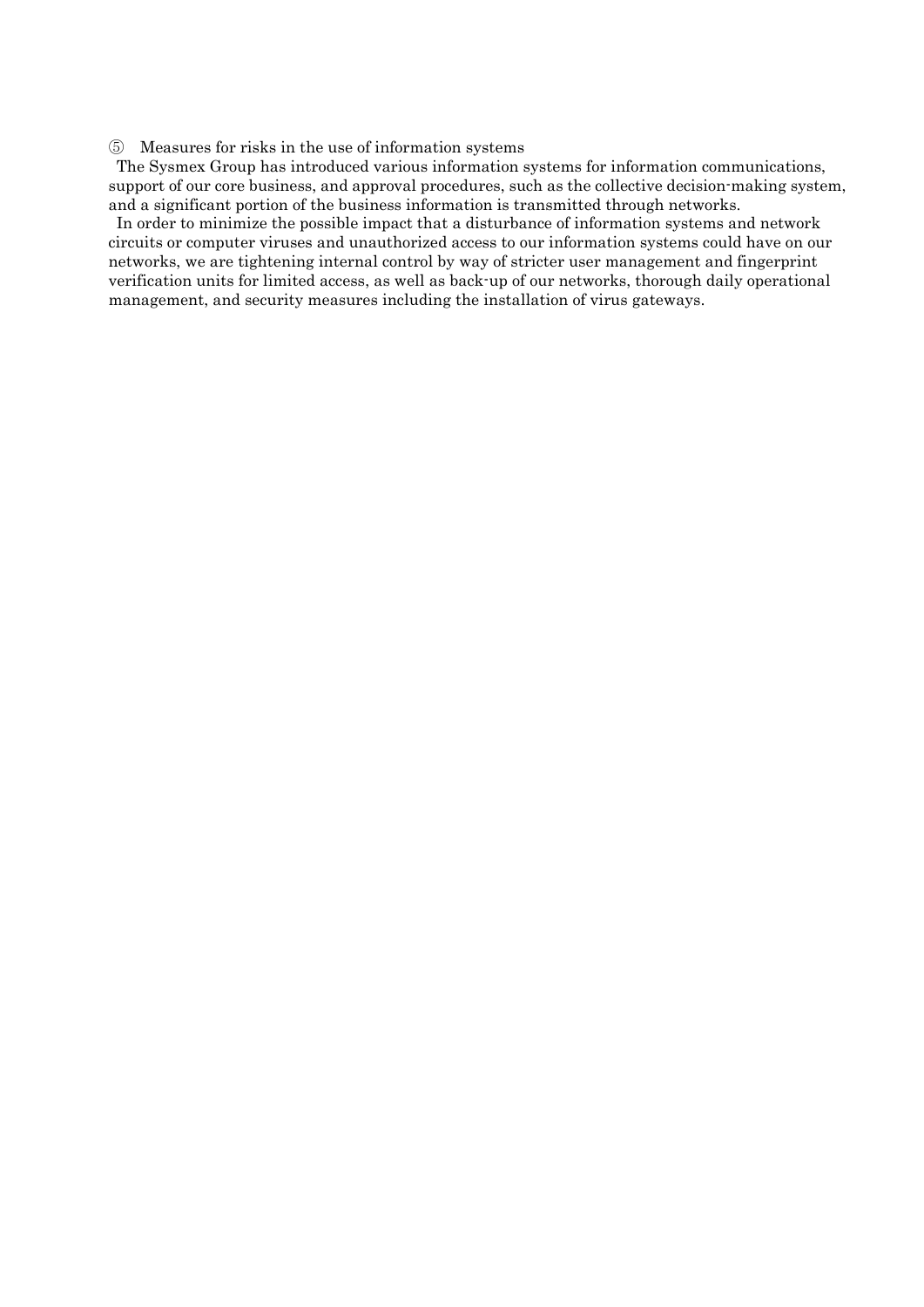#### 2. Sysmex group structure

Sysmex group contains headquarters (Sysmex Corporation), 37 subsidiaries and one affiliate company, our core business is healthcare industry which provides products for in-vitro diagnostics.

 Headquarters has core function for Development, Production, Sales and service after sales, Japanese subsidiaries has function for part of development, manufacturing and leasing. At overseas 26 subsidiaries have function for reagents production and sales administration by territory, 3 subsidiaries have function for software development.

Following chart is summary for business chain in Sysmex group.



※Following our acquisition of a 34% equity stake in bioMérieux Japan, Ltd. on April 1, 2008, Sysmex bioMérieux Co., Ltd. is now an equity-method affiliate of Sysmex Corporation. Sysmex CNA Co. Ltd. is former CNA CO. Ltd, renamed since April1st 2008.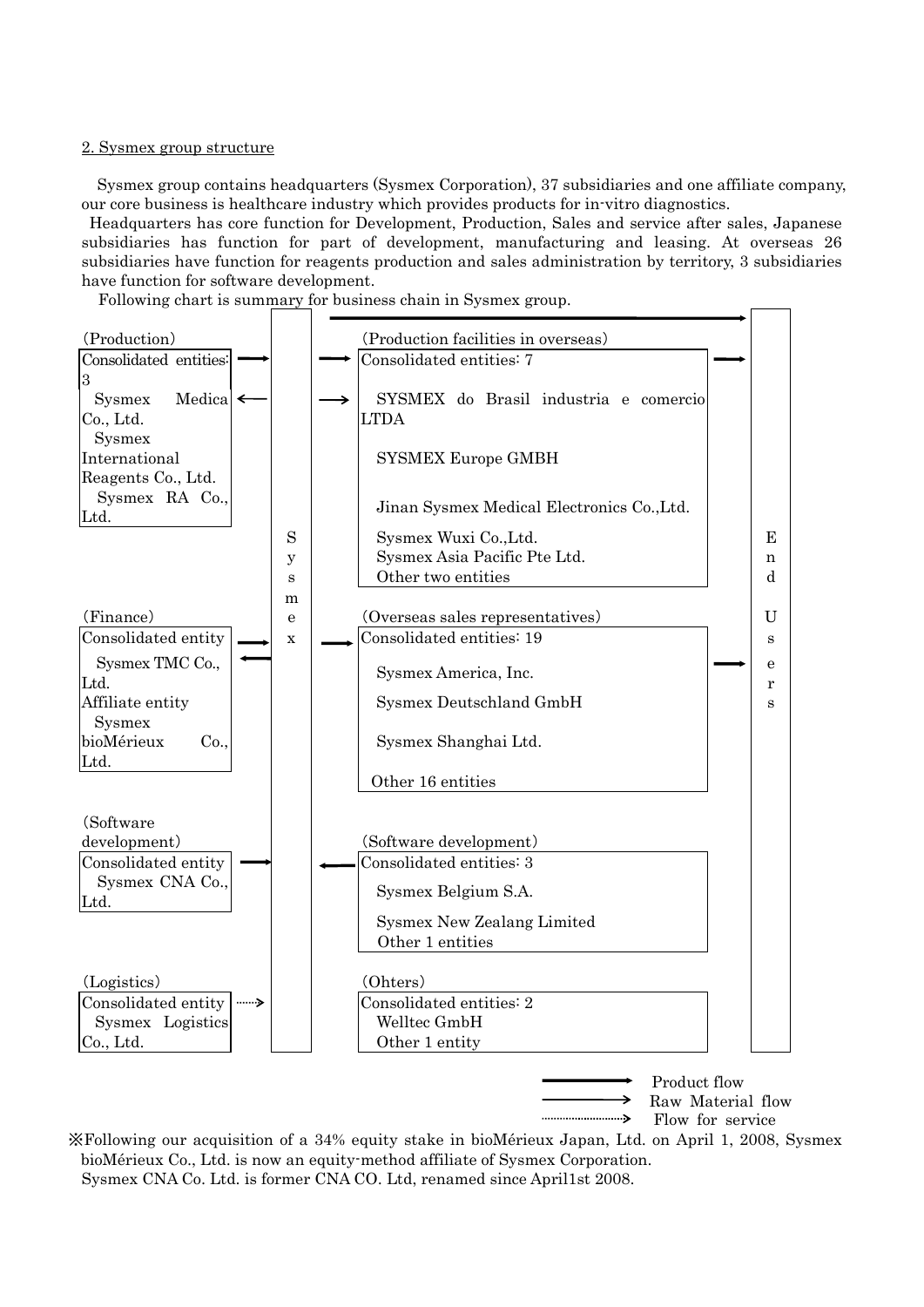## 3.Corporate philosophy and strategy

(1) Corporate philosophy

We have established the Sysmex Way, corporate philosophy on April 1<sup>st</sup> 2007. Sysmex way is success from our "Three confidence" which is nominated since our foundation. In addition, in accordance with the Sysmex Way we have established "Our Core Behaviors" which states our promise to our diversity of stakeholders.

| <b>Sysmex Way</b> |                                                                                                       |  |  |  |  |  |
|-------------------|-------------------------------------------------------------------------------------------------------|--|--|--|--|--|
| [Mission]         | Shaping the advancement of healthcare.                                                                |  |  |  |  |  |
| [Value]           | We continue to create unique and innovative values,<br>while building trust and confidence.           |  |  |  |  |  |
| [Mind]            | With passion and flexibility,<br>we demonstrate our individual competence and unsurpassed<br>teamwork |  |  |  |  |  |

We are heading for social confidence in accordance with Sysmex Way.

### (2) Target in mid-term plan

We aim to achieve our consolidated net sales of JPY 140 billion and operating income of JPY 18.5 billion in the year ending March 2012, the final year of the plan.

(3) Mid-term strategy and key objectives

We at Sysmex is heading to be unique global enterprise based on No.1 in global niche, Focus on Asia and Focus on Life Science as core strategies.

Key objectives for above core strategies are as follows:

① Sustaining growth in the hematology field

In order to consolidate our No. 1 position in the global hematology testing market, we will strive to increase our penetration in the US, the world's largest hematology testing market. Meanwhile, we will focus on increasing recognition of the Sysmex brand and expanding the network of our operations in newly-emerging markets, including Asia, the Middle East, Eastern Europe, and Latin America.

② Accelerating growth of non-hematology\* fields in in-vitro diagnostics

In order to develop the next growth driver to follow hematology, the company will strive to increase its presence in non-hematology fields in in-vitro diagnostics. In the coagulation and urinalysis fields, the company will pursue global opportunities through alliances while at the same time seeking organic growth. In Japan and other Asian countries, the company will expand its solutions business in the immunochemistry and clinical chemistry fields.

\* Non-hematology: in-vitro diagnostics fields excluding hematology but including coagulation, urinalysis, immunochemistry, clinical chemistry and others.

③ Accelerating commercialization of Life Science business

In fiscal 2008, our system for rapid detection of breast cancer lymph node metastasis based on the one-step nucleic acid amplification (OSNA) method became the first of its kind to be covered under the Japanese national health insurance program. The company will introduce its system to the United States and other key markets around the world, in addition to Japan and Europe. The company will remain committed to early commercialization of the Life Science business through expansion of the scope of its target markets and product portfolio by increasing R&D efforts to enable application of the OSNA method to other types of cancer and establish groundbreaking techniques including those for cervical cancer screening tests.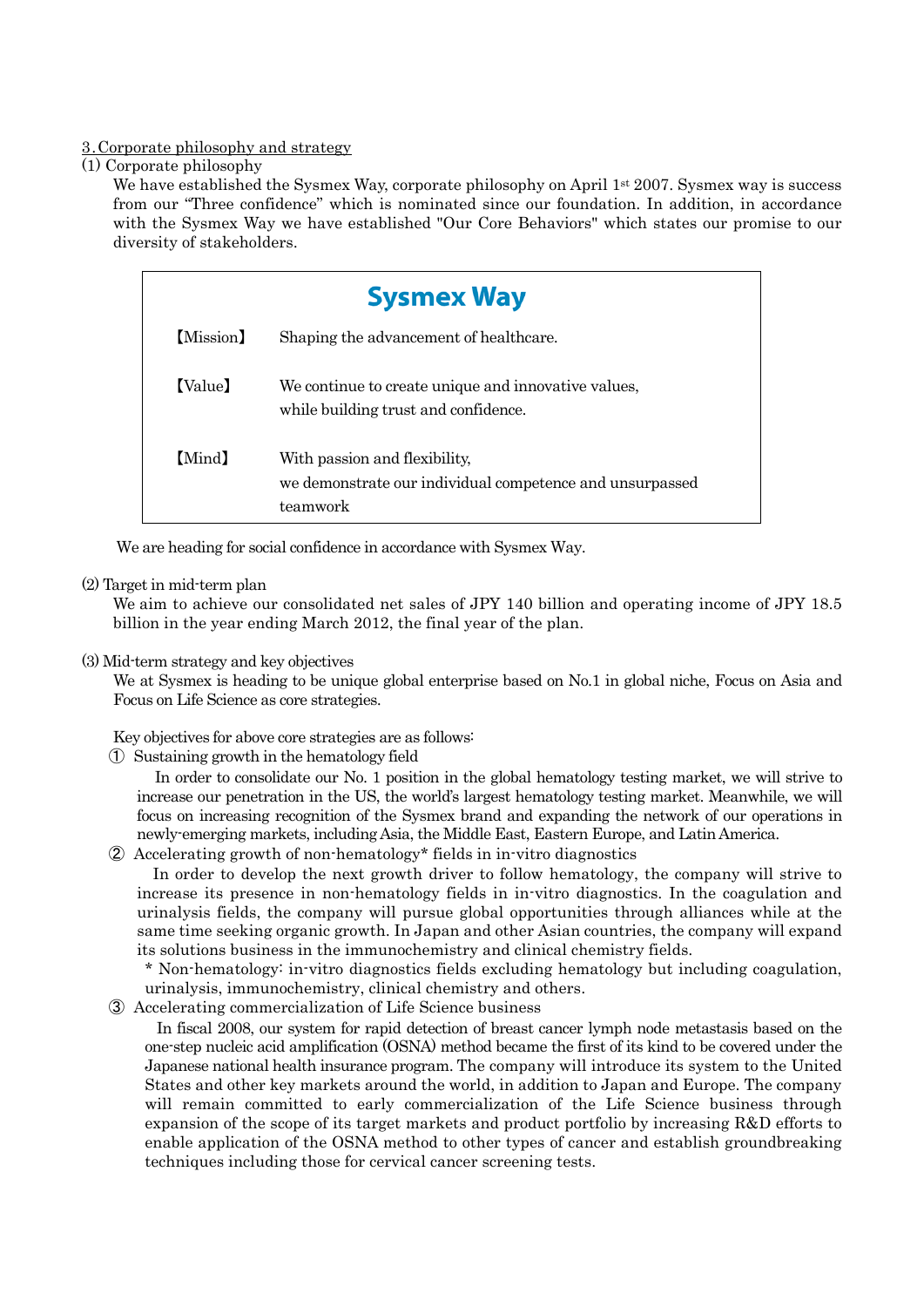### ④ Strengthening R&D

In order to further reinforce its strength as a technology-oriented company, the company will put Technopark (completed in 2008) to full use. At Technopark the company will make R&D efforts to establish innovative testing technologies with a focus on hematological diseases, cancer, and diabetes and will speed up the R&D process by improving the product flow among others.

The company plans to preferentially allocate approximately 10% of its consolidated net sales to R&D, thereby maximizing the competitive advantage of its R&D function.

#### ⑤ Strengthening corporate structure

In order to strengthen its corporate structure by which to win the ever-intensifying competitions that may lie ahead, the company will accelerate its drive to reduce costs and increase operational efficiency. By conserving resources and reducing the weight of its products, the company will reduce environmental loading as well as manufacturing and logistics costs.

For tighter business administration of the Sysmex Group as it continues to expand globally, the company will introduce a mechanism for sharing management information via the global ERP (Enterprise Resource Planning) system and strengthen the risk management structure in response to the expansion of both the scope and scale of its business.

In order to ensure the continued development of the Sysmex Group, the company will restructure its personnel systems with a focus on human resources development, with the aim of developing personnel capable of leading changes and enhancing job satisfaction among its employees.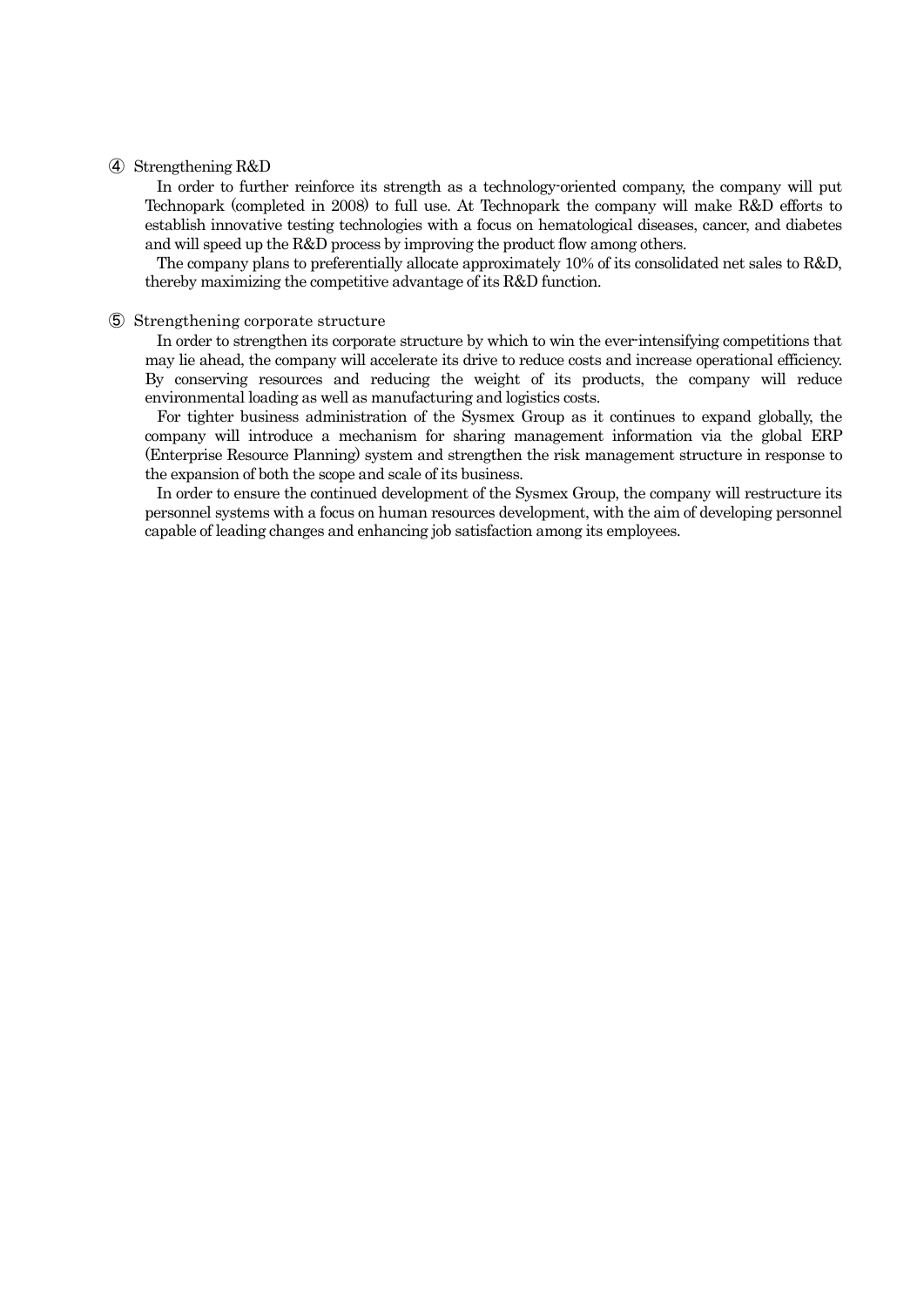# Consolidated Balance Sheets

|                                        |                     |          | As of Mar. 31, 2009 |          | Increase       |  |
|----------------------------------------|---------------------|----------|---------------------|----------|----------------|--|
|                                        | As of Mar. 31, 2008 |          |                     |          | or<br>Decrease |  |
| <b>Items</b>                           | Amount              | $\%$     | Amount              | $\%$     | Amount         |  |
| (Assets)                               |                     |          |                     |          |                |  |
| I Current assets                       |                     |          |                     |          |                |  |
| Cash and deposits                      | 9,694               |          | 9,458               |          | (235)          |  |
| Notes and accounts receivable-trade    | 32,965              |          | 32,101              |          | (863)          |  |
| Lease investment assets                |                     |          | 622                 |          | 622            |  |
| Short-term investment securities       | 71                  |          | 104                 |          | 32             |  |
| Inventories                            | 18,341              |          |                     |          | (18, 341)      |  |
| Merchandise and finished goods         |                     |          | 13,331              |          | 13,331         |  |
| Work in process                        |                     |          | 1,252               |          | 1,252          |  |
| Raw materials and supplies             |                     |          | 3,757               |          | 3,757          |  |
| Deferred tax assets                    | 4,492               |          | 4,600               |          | 108            |  |
| Prepaid expenses                       | 796                 |          | 915                 |          | 118            |  |
| Short-term loans receivable            | $\overline{2}$      |          | $\overline{2}$      |          | $\Omega$       |  |
| Others                                 | 1,058               |          | 2,005               |          | 946            |  |
| Allowance for doubtful accounts        | (500)               |          | (530)               |          | (30)           |  |
| Total current assets                   | 66,923              | 61.4     | 67,622              | 57.1     | 698            |  |
| II Noncurrent assets                   |                     |          |                     |          |                |  |
| Property, plant and equipment          |                     |          |                     |          |                |  |
| Buildings and structures               | 18,670              |          | 25,507              |          |                |  |
| Accumulated depreciation               | (9, 414)            |          | (9,030)             |          |                |  |
| Buildings and structures, net          | 9,256               |          | 16,476              |          | 7,220          |  |
| Machinery, equipment and vehicles      | 7,645               |          | 9,225               |          |                |  |
| Accumulated depreciation               | (4,551)             |          | (5,027)             |          |                |  |
| Machinery, equipment and vehicles, net | 3,093               |          | 4,197               |          | 1,103          |  |
| Tools, furniture and fixtures          | 15,958              |          | 15,229              |          |                |  |
| Accumulated depreciation               | (11, 738)           |          | (10, 752)           |          |                |  |
| Tools, furniture and fixtures, net     | 4,219               |          | 4,476               |          | 257            |  |
| Land                                   | 7,909               |          | 7,896               |          | (13)           |  |
| Lease assets                           |                     |          | 7,570               |          |                |  |
| Accumulated depreciation               |                     |          | (4,283)             |          |                |  |
| Lease assets, net                      |                     |          | 3,286               |          | 3,286          |  |
| Construction in progress               | 4,603               |          | 278                 |          | (4,325)        |  |
| Total Property, plant and equipment    | 29,082              | 26.7     | 36,612              | 30.9     | 7,530          |  |
| Intangible assets                      |                     |          |                     |          |                |  |
| Goodwill                               | 1,532               |          | 1,097               |          | (434)          |  |
| Software                               | 4,091               |          | 3,928               |          | (163)          |  |
| Others                                 | 171                 |          | 246                 |          | 75             |  |
| Total Intangible assets                | 5,795               | $5.3\,$  | 5,272               | 4.4      | (522)          |  |
| Investments and other assets           |                     |          |                     |          |                |  |
| Investment securities                  | 3,077               |          | 3,256               |          | 178            |  |
| Long-term loans receivable             | 4                   |          | 3                   |          | $-0$           |  |
| Long-term prepaid expenses             | 154                 |          | 139                 |          | (15)           |  |
| Real estate for investment             | $2,\!124$           |          | 2,116               |          | (8)            |  |
| Prepaid pension cost                   |                     |          | 4                   |          | 4              |  |
| Others                                 | 1,612               |          | 3,276               |          | 1,664          |  |
| Deferred tax assets                    | 255                 |          | 220                 |          | (35)           |  |
| Allowance for doubtful accounts        | (3)                 |          | (3)                 |          |                |  |
| Total Investments and other assets     | 7,226               | 6.6      | 9,014               | 7.6      | 1,787          |  |
| <b>Total Noncurrent assets</b>         | 42,103              | $38.6\,$ | 50,899              | $42.9\,$ | 8,795          |  |
| Total assets                           | 109,027             | 100.0    | 118,521             | 100.0    | 9,494          |  |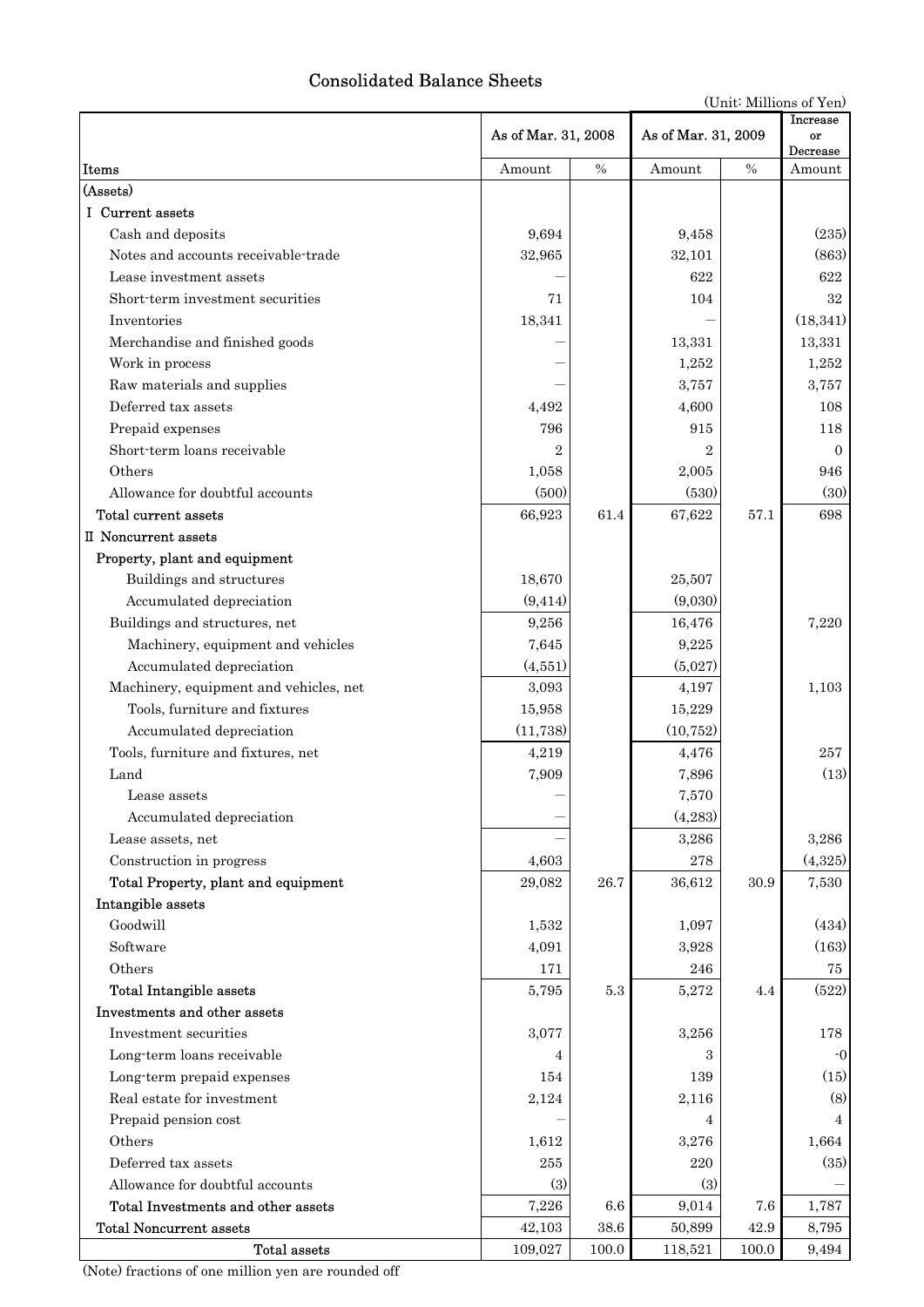(Unit: Millions of Yen)

|                                                       | As of Mar. 31, 2008 |       | As of Mar. 31, 2009 | <b>Increase</b><br>or<br>Decrease |          |
|-------------------------------------------------------|---------------------|-------|---------------------|-----------------------------------|----------|
| Items                                                 | Amount              | $\%$  | Amount              | $\%$                              | Amount   |
| (Liabilities)                                         |                     |       |                     |                                   |          |
| I Current liabilities                                 |                     |       |                     |                                   |          |
| Notes and accounts payable-trade                      | 11,247              |       | 11,075              |                                   | (172)    |
| Short-term loans payable                              | 546                 |       | 6,149               |                                   | 5,602    |
| Current portion of lease obligations                  |                     |       | 1,520               |                                   | 1,520    |
| Income taxes payable                                  | 2,061               |       | 948                 |                                   | (1,113)  |
| Deferred tax liabilities                              | 2                   |       | 3                   |                                   | $\Omega$ |
| Accrued expenses                                      | 3,343               |       | 3,782               |                                   | 439      |
| Provision for bonuses                                 | 2,643               |       | 2,506               |                                   | (136)    |
| Provision for directors' bonuses                      | 182                 |       | 140                 |                                   | (41)     |
| Provision for product warranties                      | 423                 |       | 150                 |                                   | (273)    |
| Others                                                | 5,790               |       | 7,166               |                                   | 1,376    |
| Total current liabilities                             | 26,241              | 24.1  | 33,444              | 28.2                              | 7,203    |
| II Noncurrent liabilities                             |                     |       |                     |                                   |          |
| Long-term loans payable                               | 13                  |       | 5                   |                                   | (8)      |
| Lease obligations                                     |                     |       | 2,150               |                                   | 2,150    |
| Deferred tax liabilities                              | 1,701               |       | 550                 |                                   | (1, 151) |
| Provision for retirement benefits                     | 354                 |       | 224                 |                                   | (129)    |
| Provision for directors' retirement benefits          | 247                 |       | 196                 |                                   | (50)     |
| Others                                                | 1,351               |       | 2,098               |                                   | 747      |
| <b>Total Noncurrent liabilities</b>                   | 3,668               | 3.3   | 5,226               | 4.4                               | 1,557    |
| <b>Total liabilities</b>                              | 29,910              | 27.4  | 38,670              | 32.6                              | 8,760    |
| (Net assets)                                          |                     |       |                     |                                   |          |
| I Shareholders' equity                                |                     |       |                     |                                   |          |
| Capital stock                                         | 8,651               |       | 8,685               |                                   | 34       |
| Capital surplus                                       | 13,588              |       | 13,623              |                                   | 35       |
| Retained earnings                                     | 55,737              |       | 59,120              |                                   | 3,383    |
| Treasury stock                                        | (185)               |       | (196)               |                                   | (10)     |
| Total shareholders' equity                            | 77,791              | 71.4  | 81,233              | 68.5                              | 3,442    |
| II Valuation and translation adjustments              |                     |       |                     |                                   |          |
| Valuation difference on available for sale securities | 351                 |       | (44)                |                                   | (395)    |
| Foreign currency translation adjustment               | 610                 |       | (2,006)             |                                   | (2,617)  |
| Total valuation and translation adjustments           | 962                 | 0.9   | (2,050)             | (1.7)                             | (3,012)  |
| III Subscription rights to shares                     | 236                 | 0.2   | 577                 | 0.5                               | 341      |
| <b>IV Minority interests</b>                          | 127                 | 0.1   | 89                  | 0.1                               | (37)     |
| Total net assets                                      | 79,117              | 72.6  | 79,850              | 67.4                              | 733      |
| Total liabilities and net assets                      | 109,027             | 100.0 | 118,521             | 100.0                             | 9,494    |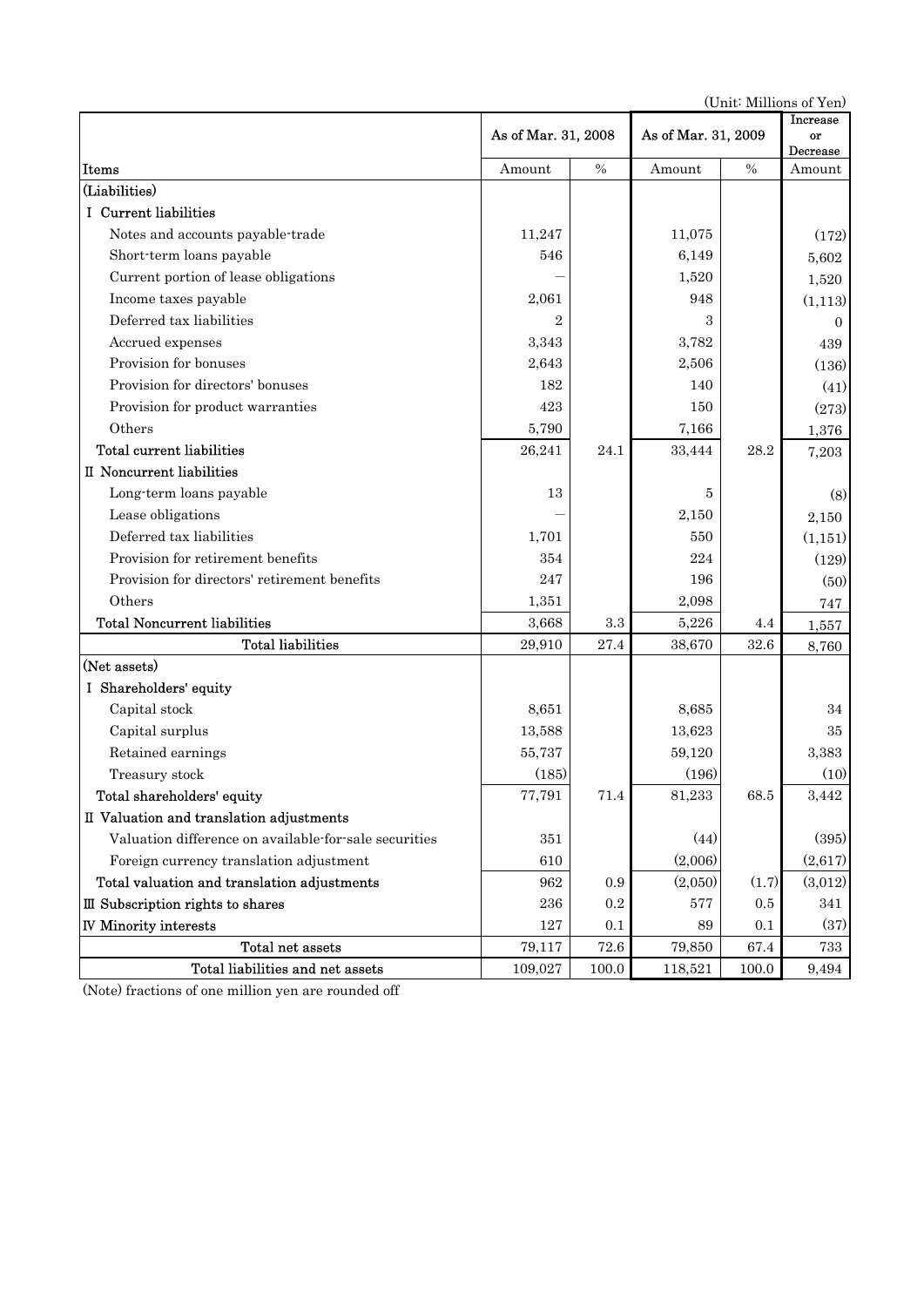# Consolidated Statements of Income

|                                                   | Year ended<br>Mar. 31, 2008 |                 | Year ended<br>Mar. 31, 2009 |           | Increase<br>or<br>Decrease |  |  |  |
|---------------------------------------------------|-----------------------------|-----------------|-----------------------------|-----------|----------------------------|--|--|--|
| Items                                             | Amount                      | $\frac{0}{0}$   | Amount                      | $\%$      | Amount                     |  |  |  |
| I Net sales                                       | 110,724                     | 100.0           | 111,842                     | 100.0     | 1,118                      |  |  |  |
| II Cost of sales                                  | 45,396                      | 41.0            | 40,838                      | 36.5      | (4,558)                    |  |  |  |
| Gross profit                                      | 65,327                      | 59.0            | 71,004                      | 63.5      | 5,677                      |  |  |  |
| III Selling, general and administrative expenses  | 50,293                      | 45.4            | 55,870                      | 50.0      | 5,576                      |  |  |  |
| Operating income                                  | 15,033                      | 13.6            | 15,134                      | 13.5      | 100                        |  |  |  |
| <b>IV</b> Non-operating income                    |                             |                 |                             |           |                            |  |  |  |
| Interest income                                   | 179                         |                 | 140                         |           | (38)                       |  |  |  |
| Dividends income                                  | 46                          |                 | 54                          |           | 7                          |  |  |  |
| Royalty income                                    | 34                          |                 | 35                          |           | 1                          |  |  |  |
| Commission fee                                    |                             |                 | 113                         |           | 113                        |  |  |  |
| Income from investment real estate                | 384                         |                 | 387                         |           | 3                          |  |  |  |
| Equity in earnings of affiliates                  | 29                          |                 |                             |           | (29)                       |  |  |  |
| Others                                            | 206                         |                 | 202                         |           | (3)                        |  |  |  |
| Total non-operating income                        | 880                         | 0.8             | 934                         | 0.8       | 53                         |  |  |  |
| V Non-operating expenses                          |                             |                 |                             |           |                            |  |  |  |
| Interest expense                                  | 33                          |                 | 427                         |           | 394                        |  |  |  |
| Sales discounts                                   | 28                          |                 | 27                          |           | $-0$                       |  |  |  |
| Maintenance cost of investment real estate        | 155                         |                 | 162                         |           |                            |  |  |  |
| Equity in losses of affiliates                    |                             |                 | 45                          |           | 45                         |  |  |  |
| Foreign exchange losses                           | 1,048                       |                 | 2,227                       |           | 1,179                      |  |  |  |
| Others                                            | 103                         |                 | 191                         |           | 87                         |  |  |  |
| Total non-operating expenses                      | 1,369                       | 1.3             | 3,082                       | 2.7       | 1,713                      |  |  |  |
| Ordinary income                                   | 14,545                      | 13.1            | 12,985                      | 11.6      | (1,559)                    |  |  |  |
| VI Extraordinary profits                          |                             |                 |                             |           |                            |  |  |  |
| Gain on sales of noncurrent assets                | 6                           |                 | 98                          |           | 91                         |  |  |  |
| Reversal of allowance for doubtful accounts       | 33                          |                 | 11                          |           | (22)                       |  |  |  |
| Total extraordinary profits                       | $40\,$                      | $0.1\,$         | 109                         | $0.1\,$   | 68                         |  |  |  |
| VII Extraordinary loss                            |                             |                 |                             |           |                            |  |  |  |
| Loss on valuation of investment securities        | 145                         |                 | 15                          |           | (130)                      |  |  |  |
| Loss on valuation of membership                   |                             |                 | 4                           |           | 4                          |  |  |  |
| Loss on sales of investment securities            | 7                           |                 |                             |           | (7)                        |  |  |  |
| Loss on sales and retirement of noncurrent assets | 174                         |                 | 386                         |           | 212                        |  |  |  |
| Loss on valuation of inventories                  |                             |                 | 341                         |           | 341                        |  |  |  |
| Voluntary product recall expenses                 | 334                         |                 |                             |           | (334)                      |  |  |  |
| <b>Total extraordinary loss</b>                   | 661                         | 0.6             | 747                         | 0.7       | 86                         |  |  |  |
| Income before income taxes and minority interest  | 13,924                      | 12.6            | 12,347                      | 11.0      | (1,576)                    |  |  |  |
| Income taxes-current                              | 5,245                       |                 | 4,071                       |           | (1,174)                    |  |  |  |
| Income taxes-deferred                             | (428)                       |                 | 234                         |           | 663                        |  |  |  |
| Total income taxes                                | 4,816                       | 4.4             | 4,305                       | 3.8       | (511)                      |  |  |  |
| Minority interest                                 | (24)                        | $-0.0$          | $\bf{28}$                   | 0.0       | $52\,$                     |  |  |  |
| Net income                                        | 9,131                       | $\!\!\!\!\!8.2$ | 8,013                       | $\!\!7.2$ | (1,118)                    |  |  |  |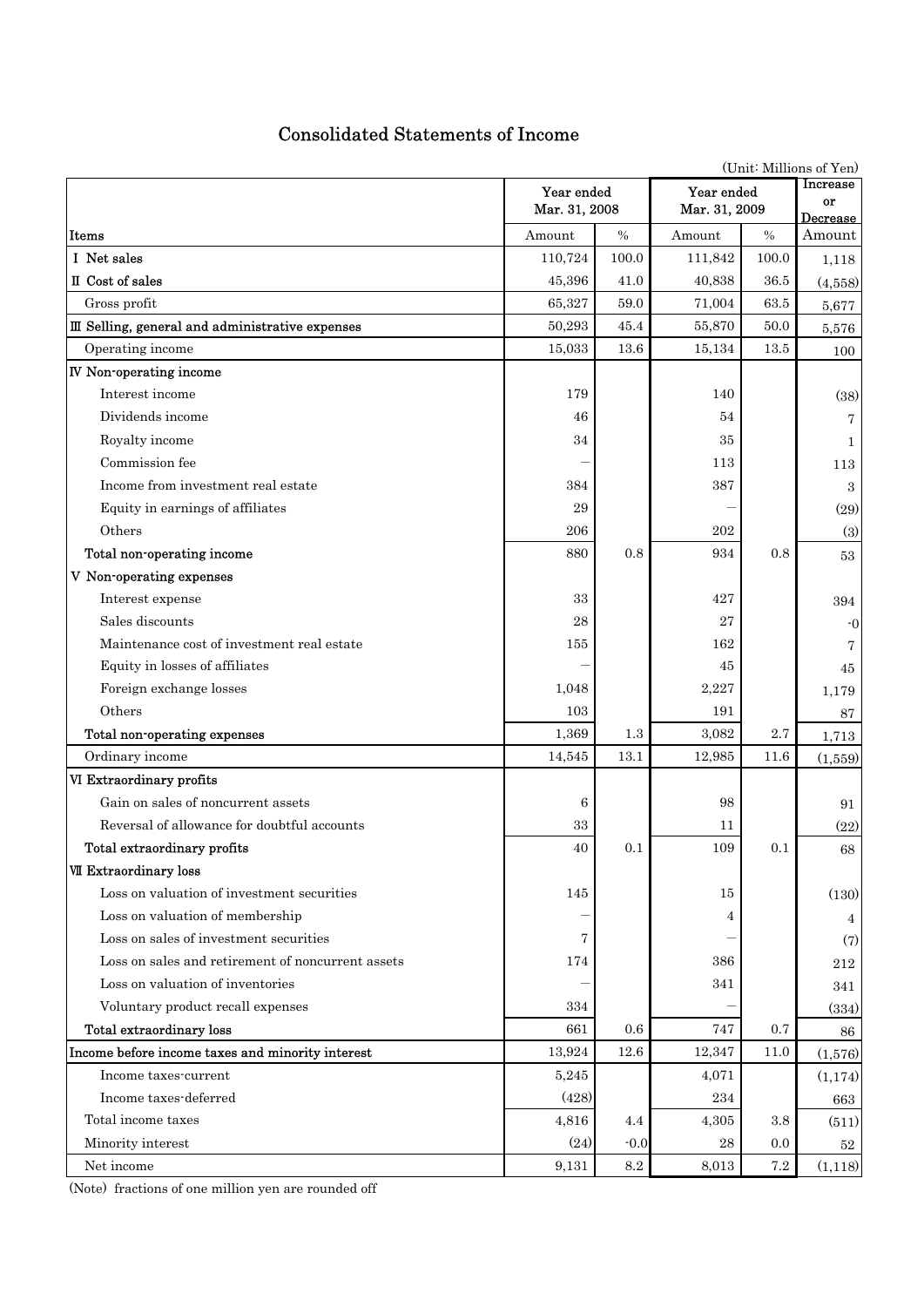# Consolidated Statements of Changes in Net Assets

Year ended March 31,2008

|                                                                               |                      |                |                                                  |          | (Unit: Millions of Yen)          |  |  |  |
|-------------------------------------------------------------------------------|----------------------|----------------|--------------------------------------------------|----------|----------------------------------|--|--|--|
|                                                                               | Shareholders' equity |                |                                                  |          |                                  |  |  |  |
|                                                                               | Capital stock        |                | Capital surplus Retained earnings Treasury stock |          | Total<br>shareholders'<br>equity |  |  |  |
| Balance at March 31, 2007                                                     | 8,501                | 11,731         | 48,794                                           | (163)    | 68,864                           |  |  |  |
| Changes of items during the period                                            |                      |                |                                                  |          |                                  |  |  |  |
| Issuance of new shares-exercise of subscription<br>rights to shares           | 149                  | 149            |                                                  |          | 299                              |  |  |  |
| Issuance of new shares for share exchanges                                    |                      | 1,706          |                                                  |          | 1,706                            |  |  |  |
| Dividends from surplus                                                        |                      |                | (2.031)                                          |          | (2,031)                          |  |  |  |
| Net income                                                                    |                      |                | 9,131                                            |          | 9,131                            |  |  |  |
| Purchase of treasury stock                                                    |                      |                |                                                  | (22)     | (22)                             |  |  |  |
| Disposal of treasury stock                                                    |                      | $\overline{0}$ |                                                  | $\Omega$ | $\mathbf{0}$                     |  |  |  |
| Decrease in retained earnings due to fiscal year-end<br>change for subsidiary |                      |                | (157)                                            |          | (157)                            |  |  |  |
| Net changes of items other than shareholders'<br>equity                       |                      |                |                                                  |          |                                  |  |  |  |
| Total changes of items during the period                                      | 149                  | 1,857          | 6,942                                            | (21)     | 8,927                            |  |  |  |
| Balance at March 31, 2008                                                     | 8,651                | 13,588         | 55,737                                           | (185)    | 77,791                           |  |  |  |

|                                                                               |                                                                 | Valuation and translation adjustments            |                                                      |                                     |                      |                     |  |
|-------------------------------------------------------------------------------|-----------------------------------------------------------------|--------------------------------------------------|------------------------------------------------------|-------------------------------------|----------------------|---------------------|--|
|                                                                               | Valuation<br>difference on<br>available-for-<br>sale securities | Foreign<br>currency<br>translation<br>adjustment | Total<br>valuation and<br>translation<br>adjustments | Subscription<br>rights to<br>shares | Minority<br>interest | Total net<br>assets |  |
| Balance at March 31, 2007                                                     | 805                                                             | 1,674                                            | 2,480                                                |                                     | 1,051                | 72,396              |  |
| Changes of items during the period                                            |                                                                 |                                                  |                                                      |                                     |                      |                     |  |
| Issuance of new shares-exercise of subscription<br>rights to shares           |                                                                 |                                                  |                                                      |                                     |                      | 299                 |  |
| Issuance of new shares for share exchanges                                    |                                                                 |                                                  |                                                      |                                     |                      | 1,706               |  |
| Dividends from surplus                                                        |                                                                 |                                                  |                                                      |                                     |                      | (2,031)             |  |
| Net income                                                                    |                                                                 |                                                  |                                                      |                                     |                      | 9,131               |  |
| Purchase of treasury stock                                                    |                                                                 |                                                  |                                                      |                                     |                      | (22)                |  |
| Disposal of treasury stock                                                    |                                                                 |                                                  |                                                      |                                     |                      | $\mathbf{0}$        |  |
| Decrease in retained earnings due to fiscal year-end<br>change for subsidiary |                                                                 |                                                  |                                                      |                                     |                      | (157)               |  |
| Net changes of items other than shareholders'<br>equity                       | (454)                                                           | (1,063)                                          | (1,518)                                              | 236                                 | (924)                | (2,206)             |  |
| Total changes of items during the period                                      | (454)                                                           | (1,063)                                          | (1,518)                                              | 236                                 | (924)                | 6,720               |  |
| Balance at March 31, 2008                                                     | 351                                                             | 610                                              | 962                                                  | 236                                 | 127                  | 79,117              |  |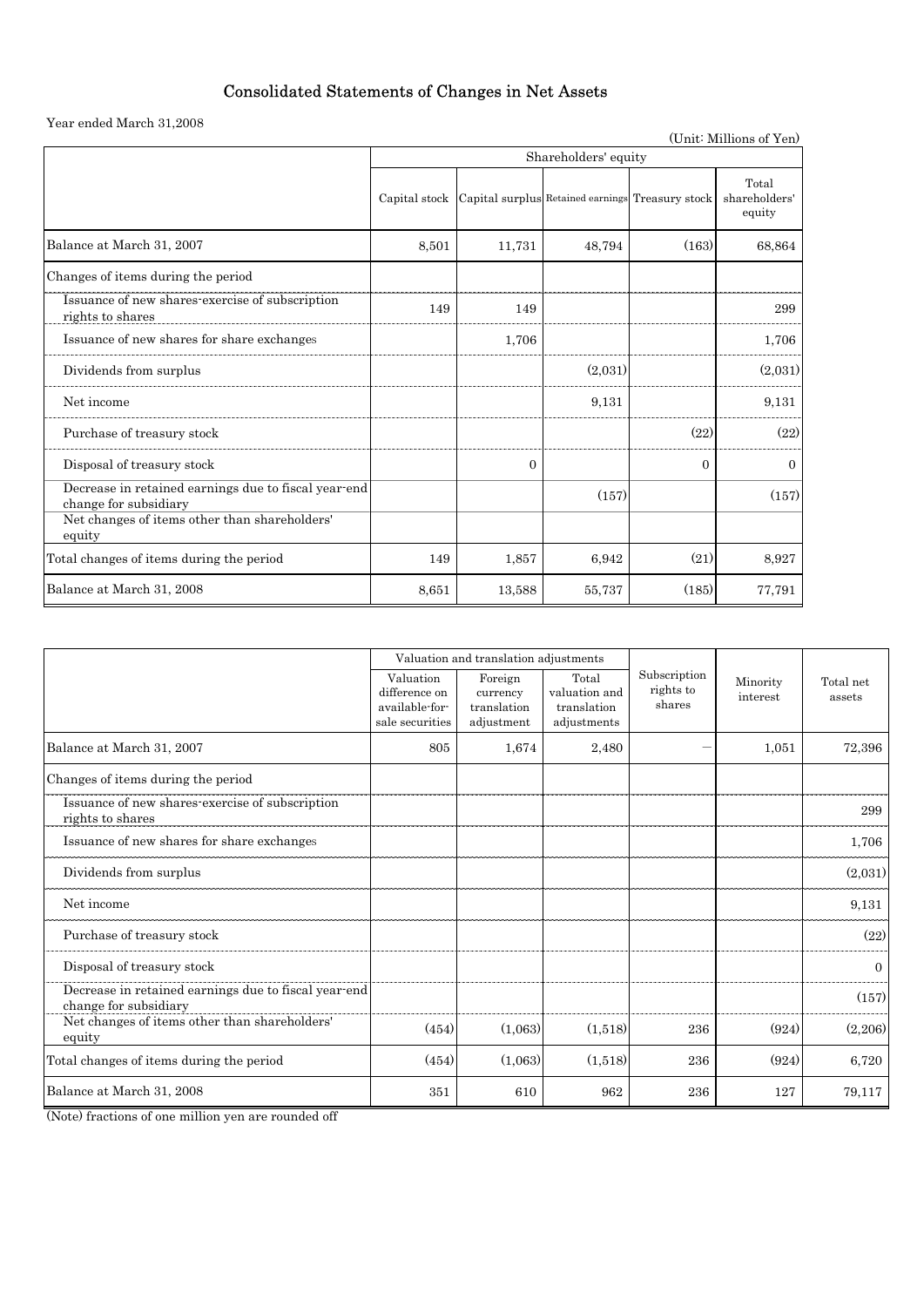Year ended March 31,2009

(Unit: Millions of Yen)

|                                                                          | Shareholders' equity |              |         |                                                  |                                  |  |  |  |
|--------------------------------------------------------------------------|----------------------|--------------|---------|--------------------------------------------------|----------------------------------|--|--|--|
|                                                                          | Capital stock        |              |         | Capital surplus Retained earnings Treasury stock | Total<br>shareholders'<br>equity |  |  |  |
| Balance at March 31, 2008                                                | 8,651                | 13,588       | 55,737  | (185)                                            | 77,791                           |  |  |  |
| Changes of accounting procedures of foreign<br>consolidated subsidiaries |                      |              | (1,972) |                                                  | (1,972)                          |  |  |  |
| Changes of items during the period                                       |                      |              |         |                                                  |                                  |  |  |  |
| Issuance of new shares-exercise of subscription<br>rights to shares      | 34                   | 34           |         |                                                  | 68                               |  |  |  |
| Dividends from surplus                                                   |                      |              | (2,658) |                                                  | (2,658)                          |  |  |  |
| Net income                                                               |                      |              | 8,013   |                                                  | 8,013                            |  |  |  |
| Purchase of treasury stock                                               |                      |              |         | (12)                                             | (12)                             |  |  |  |
| Disposal of treasury stock                                               |                      | $\mathbf{1}$ |         | 1                                                | 3                                |  |  |  |
| Net changes of items other than<br>shareholders' equity                  |                      |              |         |                                                  |                                  |  |  |  |
| Total changes of items during the period                                 | 34                   | 35           | 5,355   | (10)                                             | 5,414                            |  |  |  |
| Balance at March 31, 2009                                                | 8,685                | 13,623       | 59,120  | (196)                                            | 81,233                           |  |  |  |

|                                                                          |                                                                 | Valuation and translation adjustments            |                                                      |                                     |                      |                     |  |
|--------------------------------------------------------------------------|-----------------------------------------------------------------|--------------------------------------------------|------------------------------------------------------|-------------------------------------|----------------------|---------------------|--|
|                                                                          | Valuation<br>difference on<br>available-for-<br>sale securities | Foreign<br>currency<br>translation<br>adjustment | Total<br>valuation and<br>translation<br>adjustments | Subscription<br>rights to<br>shares | Minority<br>interest | Total net<br>assets |  |
| Balance at March 31, 2008                                                | 351                                                             | 610                                              | 962                                                  | 236                                 | 127                  | 79,117              |  |
| Changes of accounting procedures of foreign<br>consolidated subsidiaries |                                                                 |                                                  |                                                      |                                     |                      | (1,972)             |  |
| Changes of items during the period                                       |                                                                 |                                                  |                                                      |                                     |                      |                     |  |
| Issuance of new shares-exercise of subscription<br>rights to shares      |                                                                 |                                                  |                                                      |                                     |                      | 68                  |  |
| Dividends from surplus                                                   |                                                                 |                                                  |                                                      |                                     |                      | (2,658)             |  |
| Net income                                                               |                                                                 |                                                  |                                                      |                                     |                      | 8,013               |  |
| Purchase of treasury stock                                               |                                                                 |                                                  |                                                      |                                     |                      | (12)                |  |
| Disposal of treasury stock                                               |                                                                 |                                                  |                                                      |                                     |                      | 3                   |  |
| Net changes of items other than<br>shareholders' equity                  | (395)                                                           | (2,617)                                          | (3,012)                                              | 341                                 | (37)                 | (2,708)             |  |
| Total changes of items during the period                                 | (395)                                                           | (2,617)                                          | (3.012)                                              | 341                                 | (37)                 | 2,705               |  |
| Balance at March 31, 2009                                                | (44)                                                            | (2,006)                                          | (2,050)                                              | 577                                 | 89                   | 79,850              |  |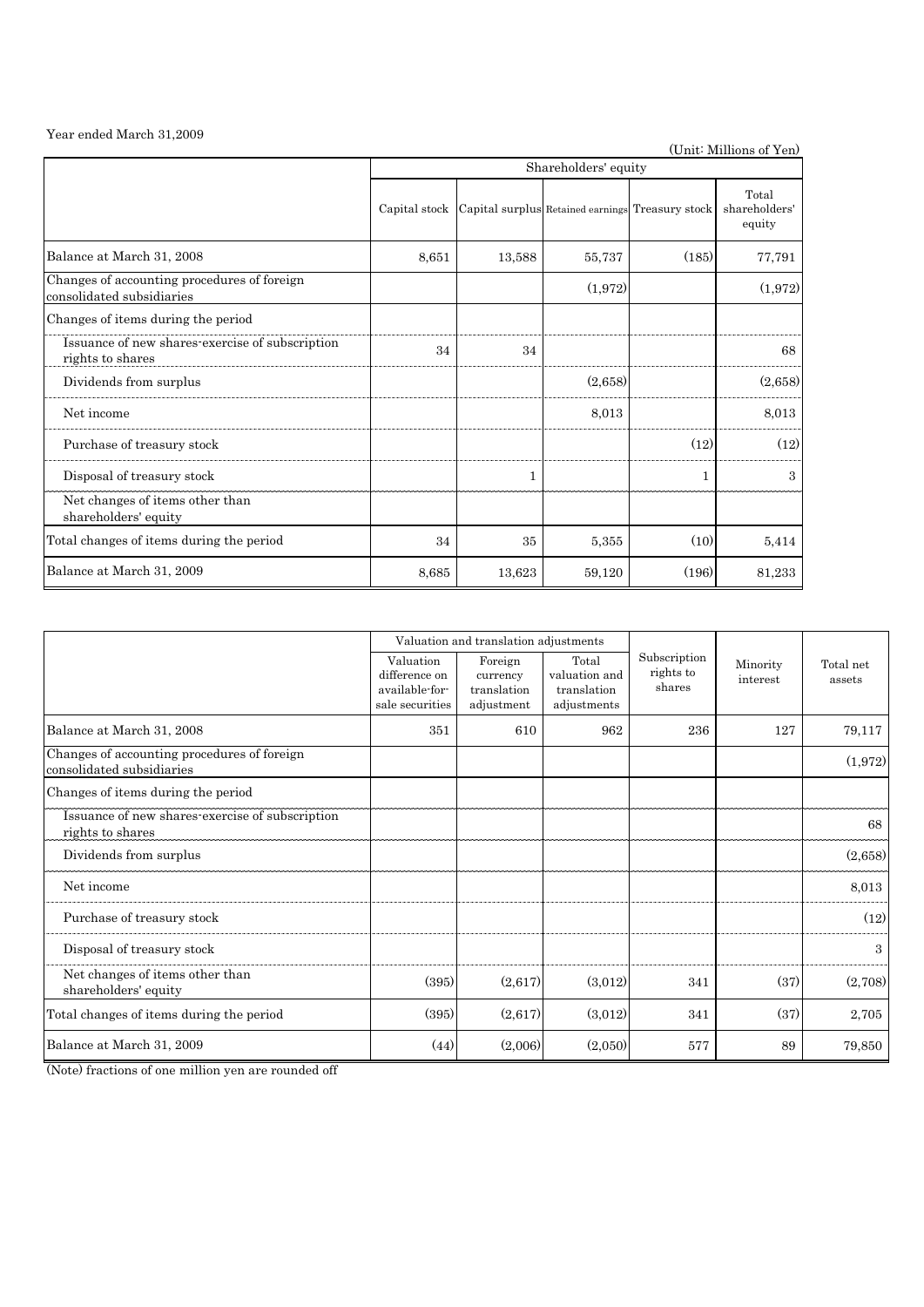# Consolidated Statements of Cash Flows

| (Unit: Millions of Yen)                                                 |                             |                             |                            |  |  |  |
|-------------------------------------------------------------------------|-----------------------------|-----------------------------|----------------------------|--|--|--|
| Items                                                                   | Year ended<br>Mar. 31, 2008 | Year ended<br>Mar. 31, 2009 | Increase<br>or<br>Decrease |  |  |  |
| Net cash provided by (used in) operating activities                     |                             |                             |                            |  |  |  |
| Income before income taxes                                              | 13,924                      | 12,347                      | (1,576)                    |  |  |  |
| Depreciation and amortization                                           | 3,958                       | 7,225                       | 3,267                      |  |  |  |
| Amortization of goodwill                                                | 479                         | 466                         | (13)                       |  |  |  |
| Increase (decrease) in provision for bonuses                            | 291                         | (51)                        | (342)                      |  |  |  |
| Increase (decrease) in provision for directors' bonuses                 | 18                          | (41)                        | (60)                       |  |  |  |
| Increase (decrease) in provision for directors' retirement benefits     | (17)                        | (50)                        | (33)                       |  |  |  |
| Increase (decrease) in provision for retirement benefits                | 163                         | (98)                        | (261)                      |  |  |  |
| Decrease (increase) in prepaid pension costs                            | 465                         | (4)                         | (469)                      |  |  |  |
| Increase (decrease) in allowance for doubtful accounts                  | 21                          | 102                         | 80                         |  |  |  |
| Interest and dividends income                                           | (225)                       | (194)                       | 31                         |  |  |  |
| Interest expenses                                                       | 33                          | 427                         | 394                        |  |  |  |
| Equity in (earnings) losses of affiliates                               | (29)                        | 45                          | 75                         |  |  |  |
| Loss (gain) on sales of investment securities                           | 7                           |                             | (7)                        |  |  |  |
| Loss (gain) on valuation of investment securities                       | 145                         | 15                          | (130)                      |  |  |  |
| Loss on retirement of noncurrent assets                                 | 174                         | 386                         | $\sqrt{212}$               |  |  |  |
| Decrease (increase) in notes and accounts receivable-trade              | (2, 462)                    | (2,334)                     | 127                        |  |  |  |
| Decrease (increase) in inventories                                      | (1, 917)                    | (1,701)                     | 215                        |  |  |  |
| Increase (decrease) in notes and accounts payable-trade                 | 1,468                       | 2,375                       | 907                        |  |  |  |
| Increase (decrease) in consumption taxes payable (receivable)           | (112)                       | (467)                       | (354)                      |  |  |  |
| Others                                                                  | 1,462                       | 428                         | (1,033)                    |  |  |  |
| Subtotal                                                                | 17,849                      | 18,878                      | 1,029                      |  |  |  |
| Interest and dividends received                                         | 218                         | 175                         | (43)                       |  |  |  |
| Interest expenses paid                                                  | (18)                        | (423)                       | (404)                      |  |  |  |
| Income taxes paid                                                       | (6, 415)                    | (5,436)                     | 978                        |  |  |  |
| Net cash provided by (used in) operating activities                     | 11,634                      | 13,193                      | 1,559                      |  |  |  |
| II Net cash provided by (used in) investment activities                 |                             |                             |                            |  |  |  |
| Payments into time deposits                                             | (44)                        | (36)                        | 8                          |  |  |  |
| Proceeds from withdrawal of time deposits                               | 108                         | 3                           | (105)                      |  |  |  |
| Purchase of property, plant and equipment                               | (8, 265)                    | (9,392)                     | (1,127)                    |  |  |  |
| Proceeds from sales of property, plant and equipment                    | 20                          | 115                         | 94                         |  |  |  |
| Purchase of intangible assets                                           | (2,460)                     | (1,582)                     | 877                        |  |  |  |
| Purchase of investment securities                                       | (993)                       | (917)                       | 76                         |  |  |  |
| Proceeds from sales of investment securities                            | 77                          |                             | (77)                       |  |  |  |
| Purchase of investments in subsidiaries                                 | (1,315)                     | (72)                        | 1,242                      |  |  |  |
| Others                                                                  | (10)                        | (1,661)                     | (1,650)                    |  |  |  |
| Net cash provided by (used in) investment activities                    | (12,883)                    | (13,544)                    | (661)                      |  |  |  |
| III Net cash provided by (used in) financing activities                 |                             |                             |                            |  |  |  |
| Net increase (decrease) in short-term loans payable                     | 491                         | 5,870                       | 5,379                      |  |  |  |
| Proceeds from long-term loans payable                                   |                             | 50                          | 50                         |  |  |  |
| Repayments of long-term loans payable                                   | (66)                        | (56)                        | 10                         |  |  |  |
| Repayments of lease obligations                                         |                             | (2,542)                     | (2,542)                    |  |  |  |
| Proceeds from issuance of common stock                                  | 299                         | 68                          | (231)                      |  |  |  |
| Proceeds from stock issuance to minority shareholders                   | 13                          |                             | (13)                       |  |  |  |
| Purchase of treasury stock                                              | (21)                        | (9)                         | 12                         |  |  |  |
| Cash dividends paid                                                     | (2,031)                     | (2,658)                     | (626)                      |  |  |  |
| Net cash provided by (used in) financing activities                     | (1,316)                     | 723                         | 2,039                      |  |  |  |
| IV Effect of exchange rate change on cash and cash equivalents          | (479)                       | (641)                       | (161)                      |  |  |  |
| V Net increase (decrease) in cash and cash equivalents                  | (3,044)                     | (268)                       | 2,775                      |  |  |  |
| VI Cash and cash equivalents at beginning of term                       | 12,714                      | 9,679                       | (3,035)                    |  |  |  |
| VII Increase of cash and cash equivalents due to fiscal year-end change |                             |                             |                            |  |  |  |
| for subsidiaries                                                        | 8                           |                             | (8)                        |  |  |  |
| VIII Cash and cash equivalents at end of term                           | 9,679                       | 9,410                       | (268)                      |  |  |  |